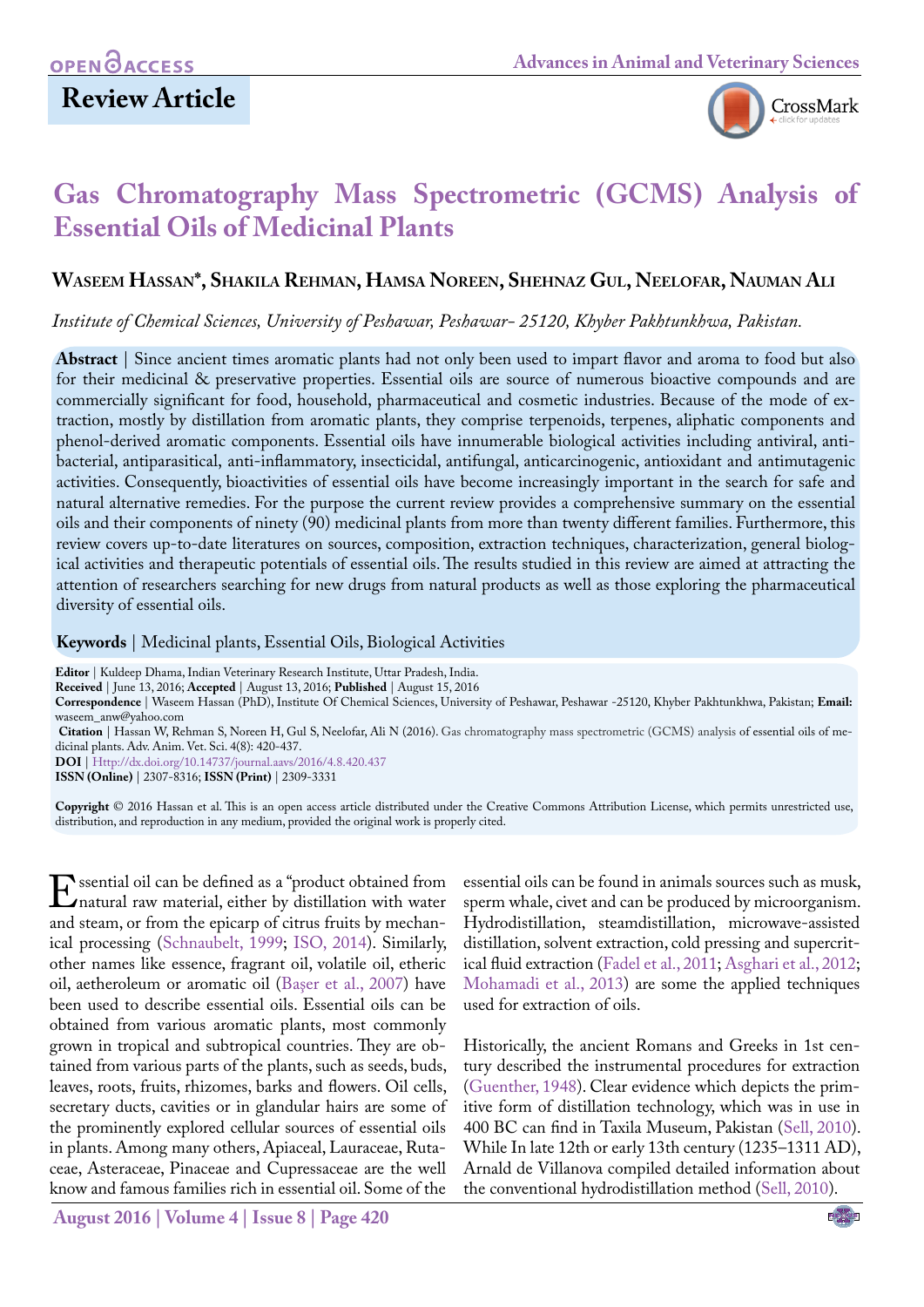



2-(4-Methyl-1-cyclohex-3-enyl)propan-2-ol

Monoterpene alcohols



Monoterpene hydrocarbon (2-methyl-1,3-butadiene)



4,11,11-trimethyl-8-methylenebicyclo<sup>[7.2.0]</sup>undec-4-ene Caryophyllene (Sesquiterpenes)



1-benzopyran-2-one (Coumarin)



Dimethyl ether





3,7-Dimethyloct-6-en-1-ol Citronellol (sesquiterpene alcohol)



Phenol

Acetone (ketone)



Butyl ethanoate(ester)



Butanal (aldehyde)



Oxetan-2-one (lactone)



Alcohol

<span id="page-1-0"></span>**Figure 1:** Major organic functional groups of essential oil

Traditionally and even presently essential oils have been used for the treatment or betterment of various pathological disorders like; respiratory tract infections, colds, inhalation therapy (to treat acute and chronic bronchitis), acute sinusitis, abdominal pain, abscess, acne, fever, flu, headaches, gingivitis, bronchitis, bruises, burns, influenza, insect bites, insomnia, shock, sinusitis, sore throat, constipation, coughs, cuts, diarrhea, wounds and toothache etc. While presently, essential oils have been used in various products such as cosmetics, air fresheners, hygiene products, agriculture and food *etc*., ([Silva et al., 2003;](#page-10-0) [Hajhashemi et al.,](#page-7-2) [2003](#page-7-2); [Perry et al., 2003](#page-9-0)). Approximately, 3000 essential oils are known and about 300 of which are commercially available in worldwide market [\(Sadgrove and Jones, 2015;](#page-10-0) [Hamdy et al., 2012\)](#page-7-2).

Essential oils characterization is a diverse topic and has been extensively explored in literature. For the sake of simplicity it's worthy to note that various major organic components have been identified and the primary ones are terpene hydrocarbons, monoterpene hydrocarbons, sesquiterpenes, phenols, alcohols, oxygenated compounds, sesquiterpene alcohols, esters, lactones, ketones, coumarins, ethers, monoterpene alcohols, aldehydes and various oxides as shown in [Figure 1](#page-1-0) [\(Sadgrove and Jones, 2015](#page-10-0); [Hamdy](#page-7-2)  [et al., 2012\)](#page-7-2).

Data is available which represent the antioxidant potential ([Wei and Shibamoto, 2010](#page-12-0); [Tomaino et al., 2005;](#page-11-0) [El-Ghor](#page-6-1)[ab et al., 2007, 2008](#page-6-1); [Sokmen et al., 2004;](#page-10-0) [Botsoglou et al.,](#page-5-0)  [2004;](#page-5-0) [Papageorgiou et al., 2003](#page-9-0); [Tepe et al., 2004;](#page-11-0) [Can-](#page-5-1)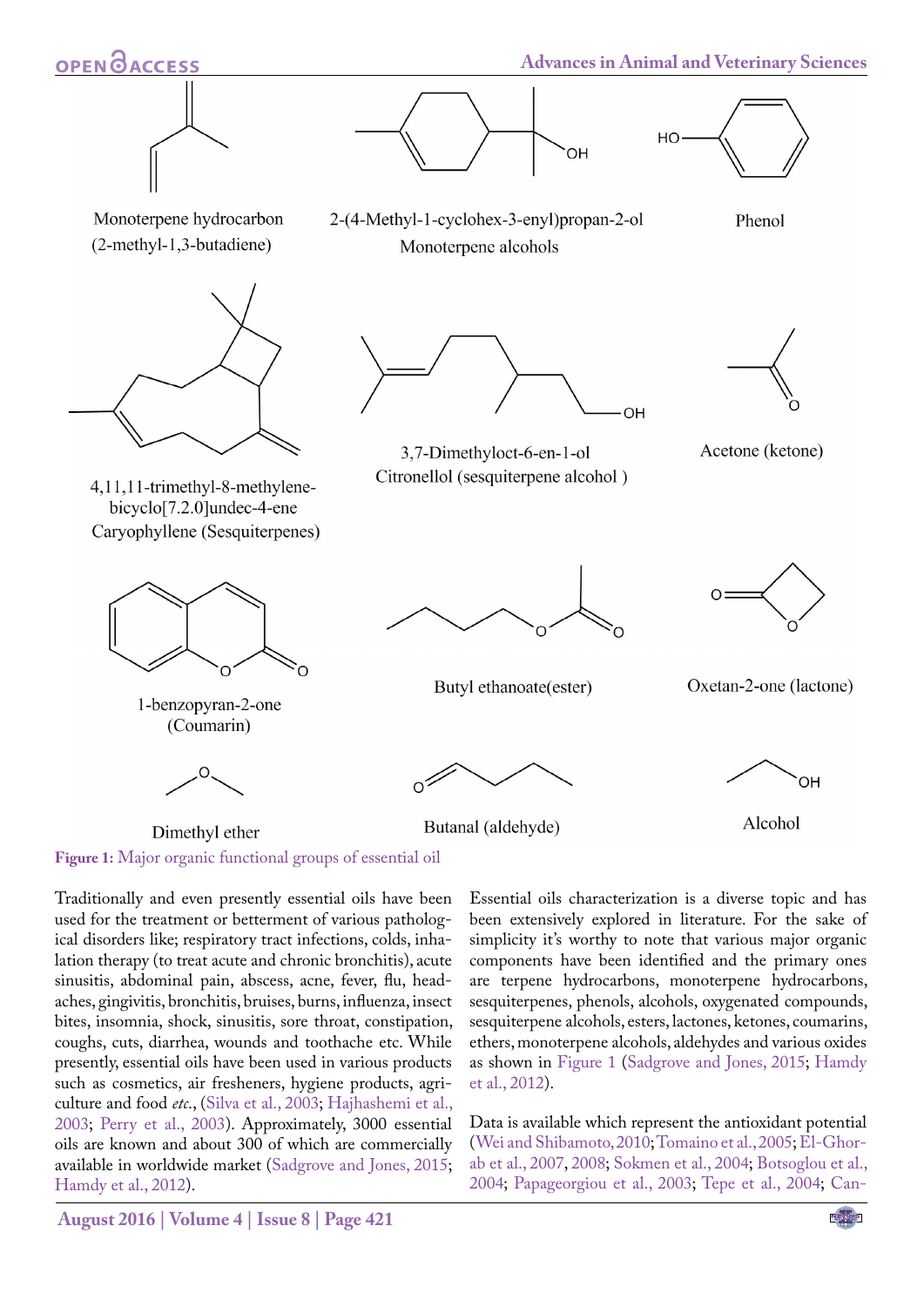## **OPEN**<sub>d</sub>

[dan et al., 2003;](#page-5-1) [Mau et al., 2003;](#page-8-0) [El-massry et al., 2006;](#page-6-1) [Mimica-Dukic et al., 2004;](#page-8-0) [Yanishlieva-Maslarova et al.,](#page-12-1) [2001](#page-12-1)), antimicrobial properties [\(Hulin et a., 1998](#page-7-2); [Gutier](#page-7-1)[rez et al., 2008](#page-7-1); [Bozin et al., 2006](#page-5-0); [Kelly, 1998](#page-7-3); [Burt, 2004;](#page-5-0) [O'Gara et al., 2000](#page-9-1); [Santoyo et al., 2006\)](#page-10-0), antifungal activity ([Tripathi et al., 2008](#page-11-0); [Fisher et al., 2008;](#page-7-4) [Razzaghi-Ab](#page-9-2)[yaneh et al., 2009;](#page-9-2) [Davidson and Naidu, 2000](#page-6-2); [El-See](#page-6-1)[di, 2008;](#page-6-1) [Nejad Ebrahimi, 2008](#page-9-3); [Stefanello et al., 2008;](#page-10-0) [Suhr and Nielsen, 2003;](#page-10-0) [Daferera et al., 2000](#page-6-2)), antiviral activity [\(Allahverdiyev et al., 2004;](#page-4-0) [Armaka et al., 1999;](#page-4-0) [Garcia et al., 2003;](#page-7-1) [Edris et al., 2007\)](#page-6-1), anti-inflammatory activity [\(Schmid-Scheonbein, 2006;](#page-10-0) [Vogler and Ernst,](#page-11-1) [1999](#page-11-1); [Chithra et al., 1998;](#page-5-1) [Heggers et al., 1993;](#page-7-2) [Reynolds](#page-9-2) [and Dweck, 1999;](#page-9-2) [Shelton, 1991;](#page-10-0) [Tanaka and Shibamoto,](#page-11-0) [1999](#page-11-0)), antimutagenic activity ([Ramel, 1986;](#page-9-2) [Odin, 1997;](#page-9-1) [Kada and Shimoi, 1987;](#page-7-3) [De-Oliveira, 1997](#page-6-2); [Bakkali et al.,](#page-5-0) [2006](#page-5-0)), anticarcinogenic activity [\(Trichopoulou et al., 2000;](#page-11-0) [Guba, 2000;](#page-7-1) [Greenwald et al., 2001;](#page-7-1) [Abdalla et al., 2007\)](#page-4-0) of essential oil. Some of the miscellaneous activities like digestive activity ([Sandhar et al., 2011](#page-10-0); [Meister et al., 1999;](#page-8-0) [Barocelli et al., 2004;](#page-5-0) [Shen et al., 2005\)](#page-10-0), photo toxicity ([Averbeck et al., 1990\)](#page-4-0) and other activities ([Muhlbauer et](#page-8-0) [al., 2003;](#page-8-0) [Yamaguchi et al., 1999;](#page-12-1) [Aloisi et al., 2002;](#page-4-0) [Cec](#page-5-1)[carelli et al., 2004](#page-5-1); [Wei Chen et al., 2004](#page-12-0); [Can et al., 2004\)](#page-5-1) are also provided in detail.

It's important to note that cytotoxicity ([Knobloch et al.,](#page-7-3) [1989](#page-7-3); [Sikkema et al., 1994](#page-10-0); [Helander et al., 1998;](#page-7-2) [Ultee](#page-11-2) [et al., 2000,](#page-11-2) [2002](#page-11-2); [Di Pasqua et al., 2007;](#page-6-2) [Turina et al.,](#page-11-0) [2006](#page-11-0); [Gustafson et al., 1998;](#page-7-1) [Burt, 2004](#page-5-0); [Juven et al., 1994;](#page-7-5) [Lambert et al., 2001;](#page-8-1) [Oussalah et al., 2006](#page-9-1)), phototoxicity ([Averbeck et al., 1990](#page-4-0); [Dijoux et al., 2006](#page-6-2)), nuclear mutagenicity [\(Andersen and Jensen, 1984;](#page-4-0) [Franzios et al., 1997;](#page-7-4) [Nestman and Lee, 1983;](#page-9-3) [Hasheminejad and Caldwell,](#page-7-2) [1994](#page-7-2); [Goggelmann and Schimmer, 1983\)](#page-7-1), cytoplasmic mutagenicity [\(Schmolz et al., 1999;](#page-10-0) [Conner et al., 1984;](#page-5-1) [Abrahim et al., 2003\)](#page-4-0), carcinogenicity [\(Guba, 2001](#page-7-1); [Aver](#page-4-0)[beck et al., 1990; Averbeckand Averbeck, 1998](#page-4-0)), antimutagenic properties ([Hartman and Shankel, 1990;](#page-7-2) [Sharma et](#page-10-0) [al., 2001;](#page-10-0) [Ipek et al., 2005](#page-7-6); [Ramel et al., 1986;](#page-9-2) [De Flora](#page-6-2) [and Ramel, 1988\)](#page-6-2) and medicinal applications [\(Schwartz,](#page-10-0) [1996](#page-10-0); [Zheng et al., 1997](#page-12-2); [Ohizumi et al., 1997;](#page-9-1) [Crowell,](#page-5-1) [1999](#page-5-1); [Buhagiar et al., 1999](#page-5-0); [Legault et al., 2003](#page-8-1); [Hata et](#page-7-2) [al., 2003](#page-7-2); [Salim and Fukushima, 2003](#page-10-0); [Mazie`res et al.,](#page-8-0) [2003](#page-8-0); [Carvalho de Sousa et al., 2004;](#page-5-1) [Carnesecchi et al.,](#page-5-1) [2004](#page-5-1); [Chen et al., 2004\)](#page-5-1) have also been described in comprehensive details in literature.

### **EXTRACTION OF ESSENTIAL OILS**

The extraction of essential oils from phytomedicines is carried out by different methods which depend on the plant morphology. Literature exposed that extraction is a separation process that explore the quality of chemical components of essential oil from different aromatic species. Extraction must be done carefully because the significance of phytochemistry and bioactivity of essential oils is lost as a result of inappropriate extraction process. In some cases, off-odor / flavour, discoloration as well as physiological changes like the increased viscosity can also happen, which must be avoided during the extraction.

Furthermore, extraction can be performed by numerous methods including the conventional methods (steam distillation, hydro-distillation, soxhlet extraction and solvent extraction) while the unconventional techniques are pulsed electric field assisted extraction, microwave-assisted extraction, ultrasound assisted extraction, enzyme-assisted extraction, supercritical fluid extraction and pressurized liquid extraction. Although these methods have been employed since many years for essential oil extraction, their application has shown a wide range of drawbacks like low extraction efficiency, losses of some volatile compounds through hydrolytic or thermal effects, degradation of unsaturated and possible poisonous solvent residues in essential oil. Among all these oil extraction processes, solvent extraction method is selective and considered clean because it is one of the favoured separation techniques due to its elegance, speed, simplicity and applicability to both macro and tracer amounts of metal ions and bioactive compounds. Frequently this is one of the ideal methods of separating bioactive components from large amounts of medicinal plants. In addition, the process is very selective and the isolation of the constituents of essential oil can usually be made as complete by repetitions of the extraction process. Furthermore, different solvents comprising acetone, hexane, ethanol, methanol and petroleum ether can be used for extraction process ([Kosar et al., 2005](#page-7-3)).

Generally, in order to abstract the essential oils the plant sample is dissolved in the solvent and then after heating it's filtered. Consequently, the filtrate is concentrated by solvent evaporation and the concentrate is concrete (a combination of wax, fragrance and essential oil). From the concentrate, the essential oil is extracted by dissolving it in pure alcohol which alcohol absorbs the scent at low temperatures. The aromatic absolute oil is left after the vaporization of alcohol. However, this technique is time-consuming and makes the oils more expensive as compare to other techniques [\(Li et al., 2009\)](#page-8-1).

### **CHARACTERIZATION OF ESSENTIAL OILS**

Essential oils are complex compounds that need to characterize by different methods to confirm the consumer safety, quality and fair trade. Thus, there is a large number of instrumental techniques available such as organolep-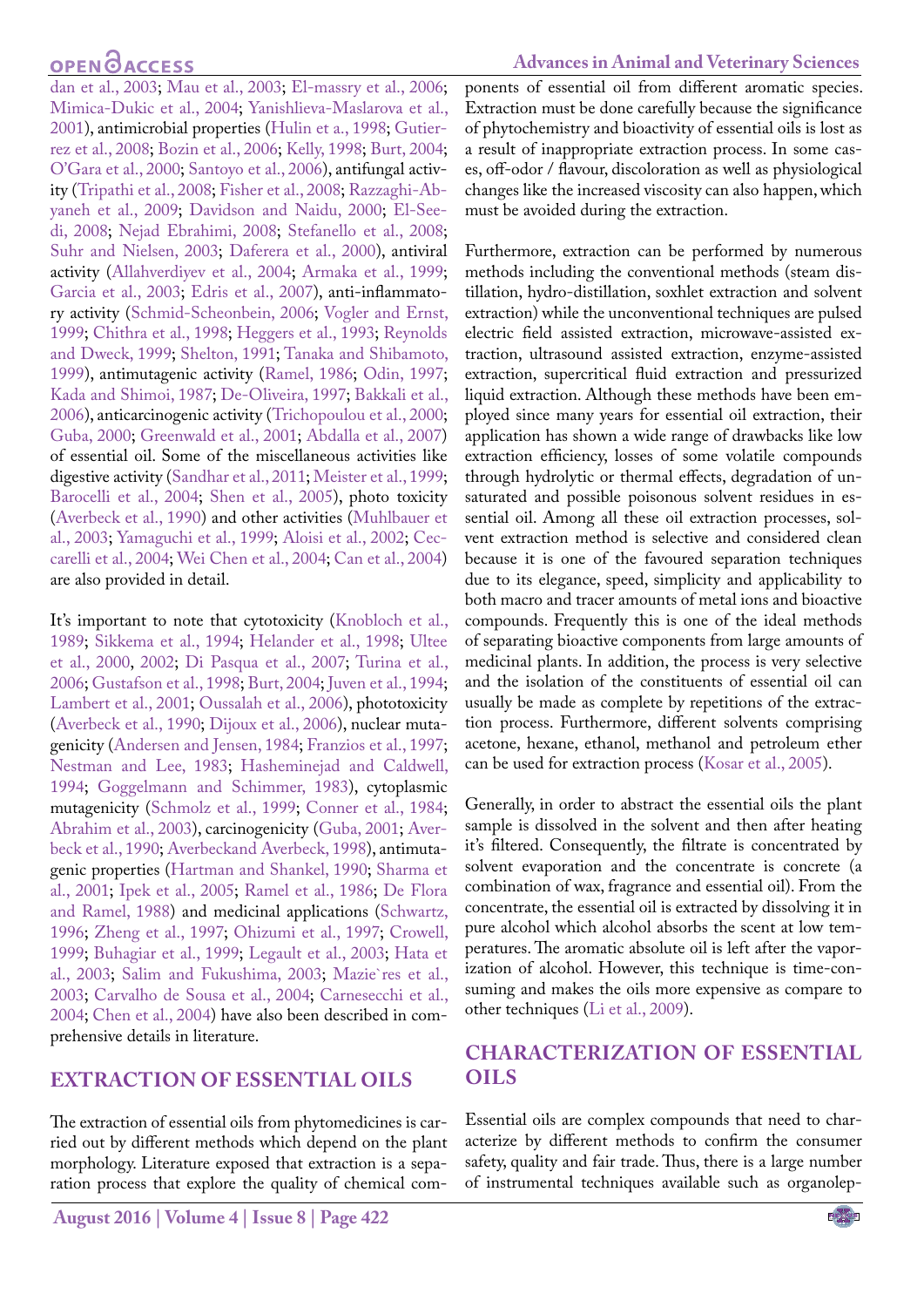## **OPEN**OACCESS

**Advances in Animal and Veterinary Sciences ESSENTIAL OIL PROFILES OF NINETY (90) MEDICINAL PLANTS** 

**OPEN OACCESS**<br>tic, physical, chemical, chromatography and spectroscopy. Furthermore, the application of processes e.g. differential scanning calorimetry (DSC), thermogravimetric analysis (TGA), Fourier transform near-infra red (FTNIR) and Fourier transform infrared (FTIR) spectroscopy have also been studied for the isolation of chemical components of essential oil.

Literature has reported that characterization of essential oils is commonly performed by GC-MS, through which small size of essential oil constituents (volatile compounds) can be abstracted according to their boiling points. The process carried out in a long column (*i.e.*, 30 m) which is prepacked with a porous stationary phase that is either apolar (polymethylsiloxane) or polar wax column (polyethylene glycol). In addition, at 300 °C the essential oils is injected into the heat injection chamber leads to the precipitation of essential oil constituents in the column. The separation in gas chromatography is completed in the oven at automatic temperature ramp by gradually increasing the temperature; occasionally isothermal (constant temperature) programs are used. The separation of chemical constituents takes place by increasing the component's individual boiling points. At this point the component vaporizes and is passed by the gas to the detector (GC-MS). The sizes and the presence of functional groups are revealed by the retention time of components in a GC-MS chromatogram. After that the separated component is fragmented by electron impact ionization, which gives a spectrum of ions which are diverted on the detector. The ions have different masses with different relative abundances. Finally, each mass spectrum is compared across a spectral library.

In present review, we focus only on five chemical constituents of the essential oils of selected plants. As plant essential oils are usually the complex mixture of natural compounds, both polar and nonpolar compounds. Generally, the constituents in essential oils are hydrogenated and oxygenated terpenes (monoterpenes and sesquiterpenes), aromatic compounds like ketones, phenols, alcohols, methoxy derivative, coumarins and terpenoids (isoprenoids) (Tongnuanchan and Benjakul, 2014). Therefore this is not possible to mention the bioactive components of 90 medicinal plants in [Table 1](#page-12-3) (given at the end).

Conclusively, a broad spectrum of literature of bioactive compounds is available for 90 medicinal plants as given in [Table 1](#page-12-3) (given at the end); therefore in this review we only focus on the five chemical components of essential oil to highlight the biological importance of medicinal plants. Besides, the review has also opened up the possibility of the use of these plants in medical and herbal preparations against different diseases.

The essential oil profiles of ninety (90) medicinal plants of Pakistan ([Table 1](#page-12-3), given at the end) have obtained after a deep insight into the available literature. The collected data show that majority of the plants essential oils are composed of terpenes as their major components.

Pinenes, the bicyclic monoterpens are reported as the most abundant compounds in essential oil fraction of *C. cyminum* (29.2%), *T. ammi* (0.87%), *F. vulgare* (1.7%) and the second most abundant compounds in *A. indica* (2.04%) and *W. fruiticosa* (23.53%). Pinenes are known for various biological activities, such as natural insecticides, antimicrobial agents particularly against gram positive bacteria causing infectious endocarditis, play effective role against malignant melanoma and also possess antiviral activities against infectious bronchitis virus.

Beta-caryophyllene, a sesquiterpene compound constitute 33.44% of *P. longum*, 23.49% of *P. nigrum* and 36.37% of *W. fruiticosa* essential oil fractions while *S. rebaudiana* (9.6%), *M. spicata* (2.969%), *Z. jujobe* (9.16%), *T. linearis* (5.76%), *M. piperata* (2.31%) *C. sativa* (1.33%) and *O. sanctum* (26.53%) contain a comparative lower concentration of beta-caryophyllene in their total oil composition. Literature has exposed that Beta-caryophyllene is the most famous antiviral compound. Several other biological activities as anti-inflammatory, anaesthetic, anticarcinogenic, antimicrobial and insecticidal activities for beta-caryophyllene are reported in literature.

Furthermore, alcoholic terpenoids like borneol is present as major component in *O. basillicum* (0.20%), *A. vasica* (58.60%), alpha-terpineol in *M. longifolia* (1185.56%), *C. deodara* (30.2%) and menthol in *A. nilotica* (34.9%) essential oils. These compounds account for antiseptic, anti-inflammatory, spasmolytic, anaesthetic, balancing, tonifying and antimicrobial activities of essential oil of medicinal plants. Ketonic terpenoids such as carvone is present abundantly in *M. spicata* (59.40%) and *C. carvi* (23.3%) oils. Alpha-thujone is the main component of *R. communis* (31.71%) essential oil. Termerone, a sesquiterpenoide ketone constitutes the major portion of *C. longa* (49.04%) essential oil displayed in [Table 1](#page-12-3) (given at the end). The biological activities such as cell regeneration, neurotoxic effects, sedatives, analgesics, antiviral activities, digestive, spasmolytic and mucolytic properties have been reported for ketonic compounds of essential oils. Cymenes, myrcenes, sabinenes and limonenes catogarized as the carburemonoterpenes are found in higher concentrations in plants like *C. album* (40.9%), *C. sativa* (67.11%), *V. negundo* (19.04%) and *C. sinensis* (95.46%), respectively. The hydro-

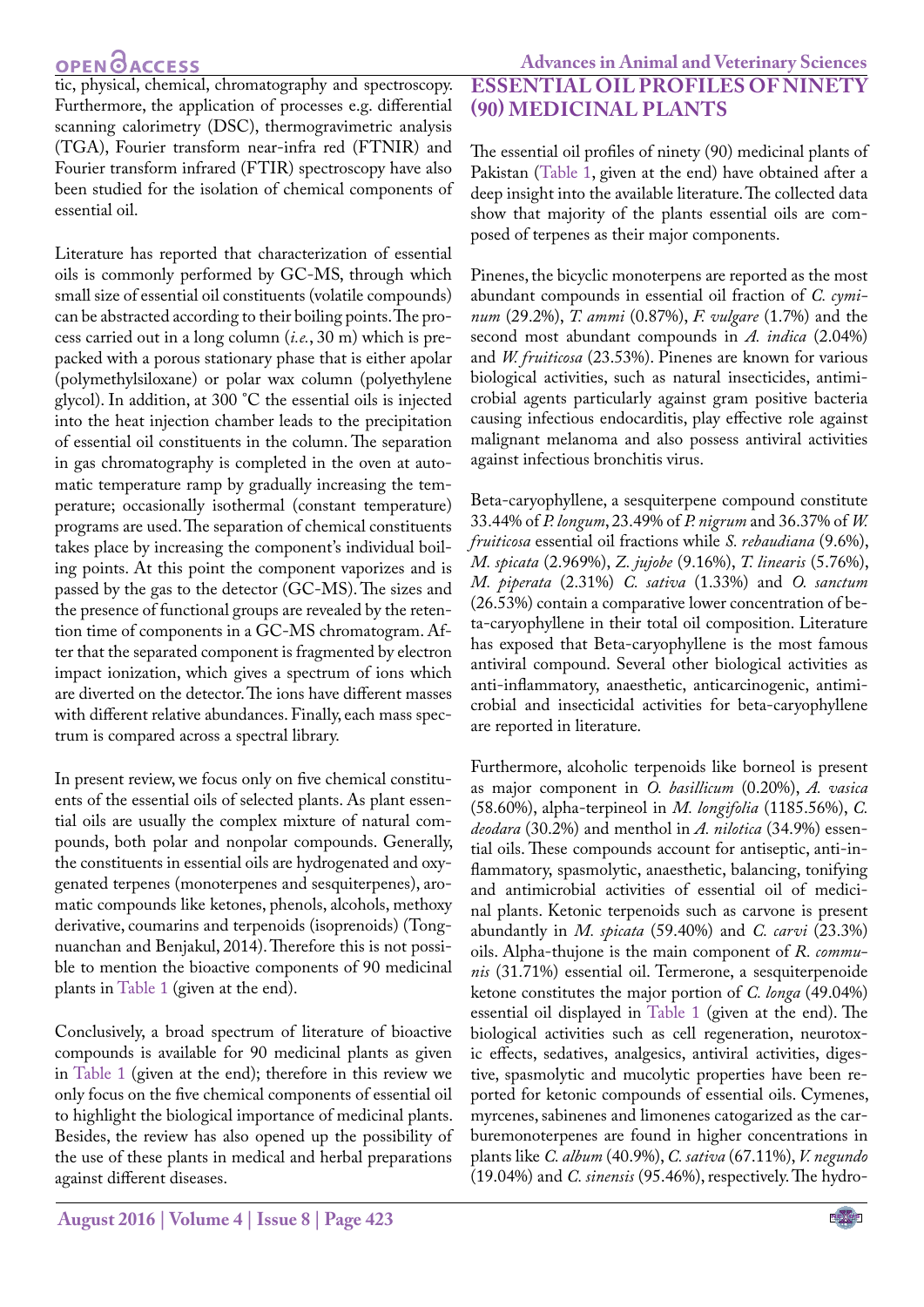## **OPEN**<sub>d</sub>

carbon monoterpenes are reported in literature with antitumour, antibacterial, stimulant, antiviral, hepatoprotective and decongestant activities. Myrcene particularly exhibit analgesic effects and an increase in sleeping time. In addition, limonene is found effective against gastric carcinogenesis, D-limonene is known to posseschemo preventive effects against hepatocarcinogenesis in mice ([Uedo, 1999](#page-11-2)).

Important phenolic monoterpenes like thymol and carvacrol are reported as the chief components in essential oils of *T. linearis* (36.5%) and *O. vulgare* (18.6%) respectively. The aromatic phenol, eugenol has been reported in *E. aromatica* (71.56%), *Z.jujobe* (48.3%) and *O. sanctum* (43.88%) oils in higher concentrations [\(Table 1,](#page-12-3) given at the end). The phenol containing terpenes and aromatic compounds contribute to the spasmolytic, irritant, anesthetic, immune stimulating and antimicrobial activities of the oils (467-469). Thymol and carvacrol display potent antioxidant activities for many essential oils which contain them ([Baratta, 1998](#page-5-0)). Eugenol exhibited strong antibacterial activity against infectious endocarditis. Moreover, antihelminthic, insecticidal and nematocidal activities of eugenol and antioxidative activity of both thymol and eugenol in LDL oxidation has also reported ([Naderi et al., 2004](#page-9-3)).

### **CONCLUSIONS**

The biological and pharmacological activities of essential oils are well documented and it has been suggested that the major components of the oils may be responsible for their therapeutic potentials. Highlighting this fact, the literature was reviewed for the biological activities of the most abundant essential oil constituents of the selected ninety plants. It has been observed that the activities of 90% (approx.) major components of the selected plants are reported by various researchers worldwide. Furthermore, it is interesting to note that we did not find any evidence about pronounced activities of 1-Phenyl butanone, l-Guanidinosuccinimide, maaliol, 3, 6-Dioxa-2,4,5,7-tetraoctane,2,2,4,4,5,5,7,7-Octamethyl, 1,2,3,4,5-Cyclophentanepentol, α Gingiberene and 8,11-Octadecadienic acid which are the major components of *V. odorata, C. bursapestoris, V. wallichii, P. guajava, G. sylvestre, Z. officinale and B. papyrifera* essential oils respectively. However it is worthy to note here that variations do occur in chemical composition of essential oils for a particular plant which may be due to various agronomic and climatic conditions, method of extraction, harvesting time and plant part used. In conclusion, this literature survey can be helpful in determining the mask potential activities of the above mentioned natural constituents, which may act as lead sources in formulation of new drugs.

Financial support of Higher Education Commission, Pakistan is cordially acknowledged and appreciated.

### **CONFLICT OF INTERESTS**

The authors declare no conflict of interest.

## **AUTHORS' CONTRIBUTION**

All authors contributed significantly in the preparation of review.

### **REFERENCES**

- <span id="page-4-0"></span>•Abbasi MA, Raza A, Riaz T, Shahzadi T, Rehman A (2010). Investigation on the volatile constituents of juglansregiaand there *in vitro* antioxidant potential. Proc. Pakistan Acad. Sci. 47(3): 137-141.
- •Abdalla AE, Darwish SM, Ayad EH, El-Hamahmy RM (2007). Egyptian mango by-product 2: Antioxidant and antimicrobial activities of extract and oil from mango seed kernel. Food Chem. 103(4): 1141-1152. [http://dx.doi.](http://dx.doi.org/10.1016/j.foodchem.2006.10.017) [org/10.1016/j.foodchem.2006.10.017](http://dx.doi.org/10.1016/j.foodchem.2006.10.017)
- •Abirami P, Rajendran A (2011). GC-MS analysis of tribulusterrestris. Asian J. Plant Sci. Res. 1(4): 13-16.
- •Abrahim D, Francischini AC, Pergo EM, Kelmer-Bracht AM, Ishii-Iwamoto EL (2003). Effects of α-pinene on the mitochondrial respiration of maize seedlings. Plant Physiol. Biochem. 41(11): 985-991. [http://dx.doi.](http://dx.doi.org/10.1016/j.plaphy.2003.07.003) [org/10.1016/j.plaphy.2003.07.003](http://dx.doi.org/10.1016/j.plaphy.2003.07.003)
- •Akintayo L, Ogundajo1, Ibrahim A, OladosuIsiaka A, Flamini OG, Owolabi MS (2013). Study on the volatile constituents of *Solanumnigrum var. virginicum* L. from Nigeria. Asian J. Plant Sci. Res. 3(1): 94-98.
- •Albuquerque MRJR, Costa SMO, Bandeira PN, Santiago GMP, Andrade-Neto M, Silveira ER, Pessoa OD (2007). Nematicidal and larvicidal activities of the essential oils from aerial parts of pectis oligocephala and pectis apodocephala baker. Anais da Academia Brasileira de Ciências. 79(2): 209-213. [http://dx.doi.org/10.1590/](http://dx.doi.org/10.1590/S0001-37652007000200003) [S0001-37652007000200003](http://dx.doi.org/10.1590/S0001-37652007000200003)
- •Allahverdiyev A, Duran N, Ozguven M, Koltas S (2004). Antiviral activity of the volatile oils of *Melissa officinalis* L. against herpes simplex virus type-2. Phytomedicine.<br>11(7): 657-661. http://dx.doi.org/10.1016/j. 11(7): 657-661. [http://dx.doi.org/10.1016/j.](http://dx.doi.org/10.1016/j.phymed.2003.07.014) [phymed.2003.07.014](http://dx.doi.org/10.1016/j.phymed.2003.07.014)
- •Aloisi AM, Ceccarelli I, Masi F, Scaramuzzino A (2002). Effects of the essential oil from citrus lemon in male and female rats exposed to a persistent painful stimulation. Behaviour. Brain Res. 136(1): 127-135. [http://dx.doi.](http://dx.doi.org/10.1016/S0166-4328(02)00099-2) [org/10.1016/S0166-4328\(02\)00099-2](http://dx.doi.org/10.1016/S0166-4328(02)00099-2)
- •Al-Reza SM, Rahmanb A, Leec J, Kanga SC (2010). Potential roles of essential oil and organic extracts of Zizyphus jujube in inhibiting food-borne pathogens. Food Chem. 119(3): 981–986. [http://dx.doi.org/10.1016/j.](http://dx.doi.org/10.1016/j.foodchem.2009.07.059) [foodchem.2009.07.059](http://dx.doi.org/10.1016/j.foodchem.2009.07.059)
- •Al‐Shahib W, Marshall RJ (2003). Fatty acid content of the seeds from 14 varieties of date palm *Phoenix dactylifera*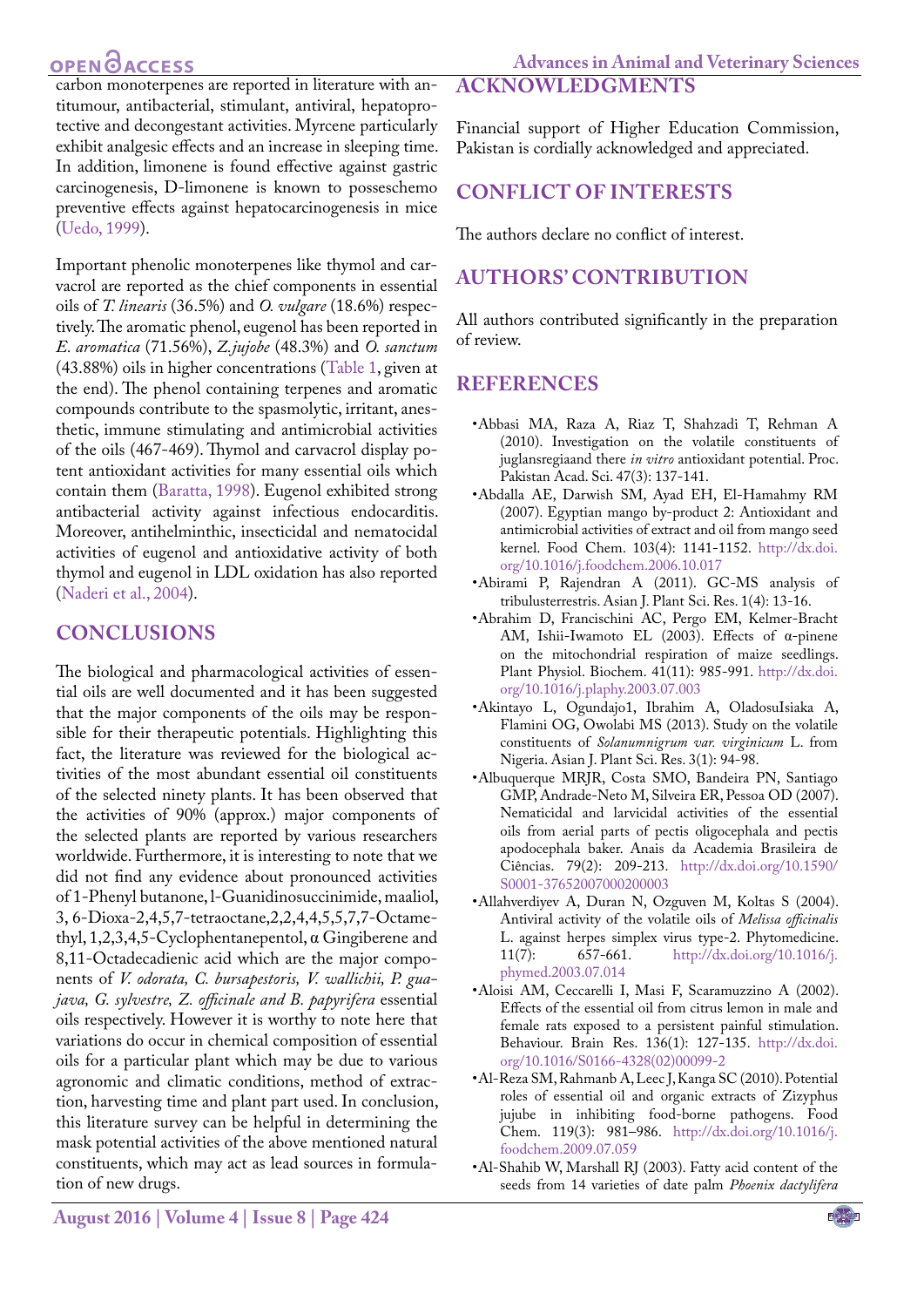## **OPEN**<sub>d</sub>

L. Int. J. Food Sci. Technol. 38(6): 709-712. [http://dx.doi.](http://dx.doi.org/10.1046/j.1365-2621.2003.00723.x) [org/10.1046/j.1365-2621.2003.00723.x](http://dx.doi.org/10.1046/j.1365-2621.2003.00723.x)

- •Aly HI, El-Sayed AB, Gohar YM, Salem MZ (2013). The value-added uses of ficus retusa and dalbergia sissoo Grown in Egypt: GC/MS analysis of extracts. J. Forest Prod. Ind. 2(3): 34-41.
- •Andersen PH, Jensen NJ. (1984). Mutagenic investigation of peppermint oil in the salmonella/mammalian-microsome test. Mutation Res. Genetic Toxicol. 138(1): 17-20. [http://](http://dx.doi.org/10.1016/0165-1218(84)90080-6) [dx.doi.org/10.1016/0165-1218\(84\)90080-6](http://dx.doi.org/10.1016/0165-1218(84)90080-6)
- •Andrade EHA, Maia JGS, Maria das Graças BZ (2000). Aroma volatile constituents of Brazilian varieties of mango fruit. J. Food Comp. Anal. 13(1): 27-33. [http://dx.doi.org/10.1006/](http://dx.doi.org/10.1006/jfca.1999.0841) [jfca.1999.0841](http://dx.doi.org/10.1006/jfca.1999.0841)
- •Armaka M, Papanikolaou E, Sivropoulou A, Arsenakis M (1999). Antiviral properties of isoborneol, a potent inhibitor of herpes simplex virus type 1. Antiviral Res. 43(2): 79-92. [http://dx.doi.org/10.1016/S0166-3542\(99\)00036-4](http://dx.doi.org/10.1016/S0166-3542(99)00036-4)
- •AponjolosunBS,Fasola TR, Oloyede GK (2011). Chemical composition, toxicity and antioxidant activities of essential oils of stem bark of Nigerian species of guava (Psidiumguajava Linn.). EXCLI J. 10:34-43.
- •Asghari J, Touli CK, Mazaheritehrani M (2012). Microwaveassisted hydrodistillation of essential oils from echinophora platyloba DC. J. Med. Plants Res. 6: 4475-4480.
- •Asif A, Kakub G, Mehmood S, Khunum R, Gulfraz M (2007). Wound healing activity of root extracts of berberis lyceum royal in rats. Phytother. Res. 21(6): 589–591. [http://dx.doi.](http://dx.doi.org/10.1002/ptr.2110) [org/10.1002/ptr.2110](http://dx.doi.org/10.1002/ptr.2110)
- •Averbeck D, Averbeck S (1998). DNA Photodamage, repair, gene induction and genotoxicity following exposures to 254 Nm Uv and 8‐Methoxypsoralen plus Uva in a eukaryotic cell system. Photochem. Photobiol. 68(3): 289-295. [http://](http://dx.doi.org/10.1111/j.1751-1097.1998.tb09683.x) [dx.doi.org/10.1111/j.1751-1097.1998.tb09683.x](http://dx.doi.org/10.1111/j.1751-1097.1998.tb09683.x)
- •Averbeck D, Averbeck S, Dubertret L, Young A, Morliere P (1990). Genotoxicity of bergapten and bergamot oil in saccharomyces cerevisiae. J. Photochem. Photobiol. 7(2): 209-229. [http://dx.doi.org/10.1016/1011-1344\(90\)85158-S](http://dx.doi.org/10.1016/1011-1344(90)85158-S)
- •Azmir J, Zaidul ISM, Rahman MM, Sharif KM, Mohamed A, Sahena F, Omar AKM (2013). Techniques for extraction of bioactive compounds from plant materials: A review. J. Food Eng. 117(4): 426-436. [http://dx.doi.org/10.1016/j.](http://dx.doi.org/10.1016/j.jfoodeng.2013.01.014) [jfoodeng.2013.01.014](http://dx.doi.org/10.1016/j.jfoodeng.2013.01.014)
- <span id="page-5-0"></span>•Bakkali F, Averbeck S, Averbeck D, Zhiri A, Baudoux D, Idaomar M (2006). Antigenotoxic effects of three essential oils in diploid yeast (Saccharomyces Cerevisiae) after treatments with Uvc Radiation, 8-Mop plus Uva and Mms. Mutation Res. Genetic Toxicol. Environ. Mutagenesis. 606(1): 27-38. <http://dx.doi.org/10.1016/j.mrgentox.2006.02.005>
- •Baratta MT, Dorman HD, Deans SG, Biondi DM, Ruberto G (1998). Chemical composition, antimicrobial and antioxidative activity of laurel, sage, rosemary, oregano and coriander essential oils. J. Essential Oil Res. 10(6): 618-627. <http://dx.doi.org/10.1080/10412905.1998.9700989>
- •Barocelli E, Calcina F, Chiavarini M, Impicciatore M, Bruni R, Bianchi A, Ballabeni V (2004). Antinociceptive and gastroprotective effects of inhaled and orally administered lavandula hybrida reverchon "Grosso" essential oil. Life Sci. 76(2): 213-223.<http://dx.doi.org/10.1016/j.lfs.2004.08.008>
- •Başer KHC, Demirci F (2007). Chemistry of essential oils. In: Fragrance and flavours: chemistry, bioprocessing and sustainability, 1st ed.; Berger, R.G., Ed.; Springer: Leipzig, Germany.
- •Bisht A, Bisht GRS, Singh M, Gupta R, Singh V (2011). Chemical composition and antimicrobial activity of essential oil of tubers of Cyperusrotundus Linn. collected from Dehradun (Uttarakhand). Int. J. Res. Pharm. Biomed. Sci. 2(2): 661-665.
- •Bhaskar A, Nithya V, Vidhya VG (2011). Phytochemical evaluation by GC-MS and antihyperglycemic activity of Mucunapruriens on Streptozotocin induced diabetes in rats. J. Chem. Pharm. Res. 3(5): 689-696.
- •Bhuiyan MNI, Begum J, Sultana M (2009). Chemical composition of leaf and seed essential oil of Coriandrumsativum L. from Bangladesh. Bangladesh J. Pharmacol. 4(2): 150-153. [http://](http://dx.doi.org/10.3329/bjp.v4i2.2800) [dx.doi.org/10.3329/bjp.v4i2.2800](http://dx.doi.org/10.3329/bjp.v4i2.2800)
- •Botsoglou N, Florou-Paneri P, Christaki E, Giannenas I, Spais A (2004). Performance of rabbits and oxidative stability of muscle tissues as affected by dietary supplementation with oregano essential oil. Arch. Anim. Nutr. 58(3): 209-218. <http://dx.doi.org/10.1080/00039420410001701404>
- •Boukhebti H, Chaker AN, BelhadjH, Sahli F, Ramdhani M, Laouer H, Harzallah D (2011). Chemical composition and antibacterial activity of *Menthapulegium* L. and *Menthaspicata* L. essential oils. Der. Pharmacia Letter. 3 (4): 267-275.
- •Bozin B, Mimica-Dukic N, Simin N, Anackov G (2006). Characterization of the volatile composition of essential oils of some lamiaceae spices and the antimicrobial and antioxidant activities of the entire oils. J. Agric. Food Chem. 54(5): 1822-1828. <http://dx.doi.org/10.1021/jf051922u>
- •Buhagiar J, Podesta M, Wilson A, Micallef M, Ali S (1998). The induction of apoptosis in human melanoma, breast and ovarian cancer cell lines using an essential oil extract from the conifer tetraclinis articulata. Anticancer Res. 19(6B): 5435-5443.
- •Burt S (2004). Essential oils: Their antibacterial properties and potential applications in foods—A review. Int. J. Food Microbiol. 94(3): 223-253. [http://dx.doi.org/10.1016/j.](http://dx.doi.org/10.1016/j.ijfoodmicro.2004.03.022) [ijfoodmicro.2004.03.022](http://dx.doi.org/10.1016/j.ijfoodmicro.2004.03.022)
- <span id="page-5-1"></span>•Can A, Akev N, Ozsoy N, Bolkent S, Arda BP, Yanardag R, Okyar A (2004). Effect of aloe vera leaf gel and pulp extracts on the liver in type-ii diabetic rat models. Biol. Pharma. Bulletin. 27(5): 694-698.
- •Candan F, Unlu M, Tepe B, Daferera D, Polissiou M, Sökmen A, Akpulat HA (2003). Antioxidant and antimicrobial activity of the essential oil and methanol extracts of *Achillea Millefolium* Subsp*. Millefolium Afan*. (Asteraceae). J. Ethnopharmacol. 87(2): 215-220.
- •Carnesecchi S, Bras-Gonçalves R, Bradaia A, Zeisel M, Gossé F, Poupon M-F, Raul F (2004). Geraniol, a component of plant essential oils, modulates DNA synthesis and potentiates 5-Fluorouracil efficacy on human colon tumor xenografts. Cancer Letters. 215(1): 53-59.
- •Carrano A, Natarajan A. (1988). International commission for protection against environmental mutagens and carcinogens. Icpemc publication No. 14. Considerations for population monitoring using cytogenetic techniques. Mutation Res. 204(3): 379.
- •Ceccarelli I, Lariviere WR, Fiorenzani P, Sacerdote P, Aloisi AM (2004). Effects of long-term exposure of lemon essential oil odor on behavioral, hormonal and neuronal parameters in male and female rats. Brain Res. 1001(1): 78-86.
- •Chatterjee A, Sukul N, Laskar S, Ghoshmajumdar S (1982). Nematicidal principles from two species of lamiaceae. J. Nematol. 14(1): 118.
- •Chavan M, Wakte P, Shinde D (2010). Analgesic and anti-

**August 2016 | Volume 4 | Issue 8 | Page 425**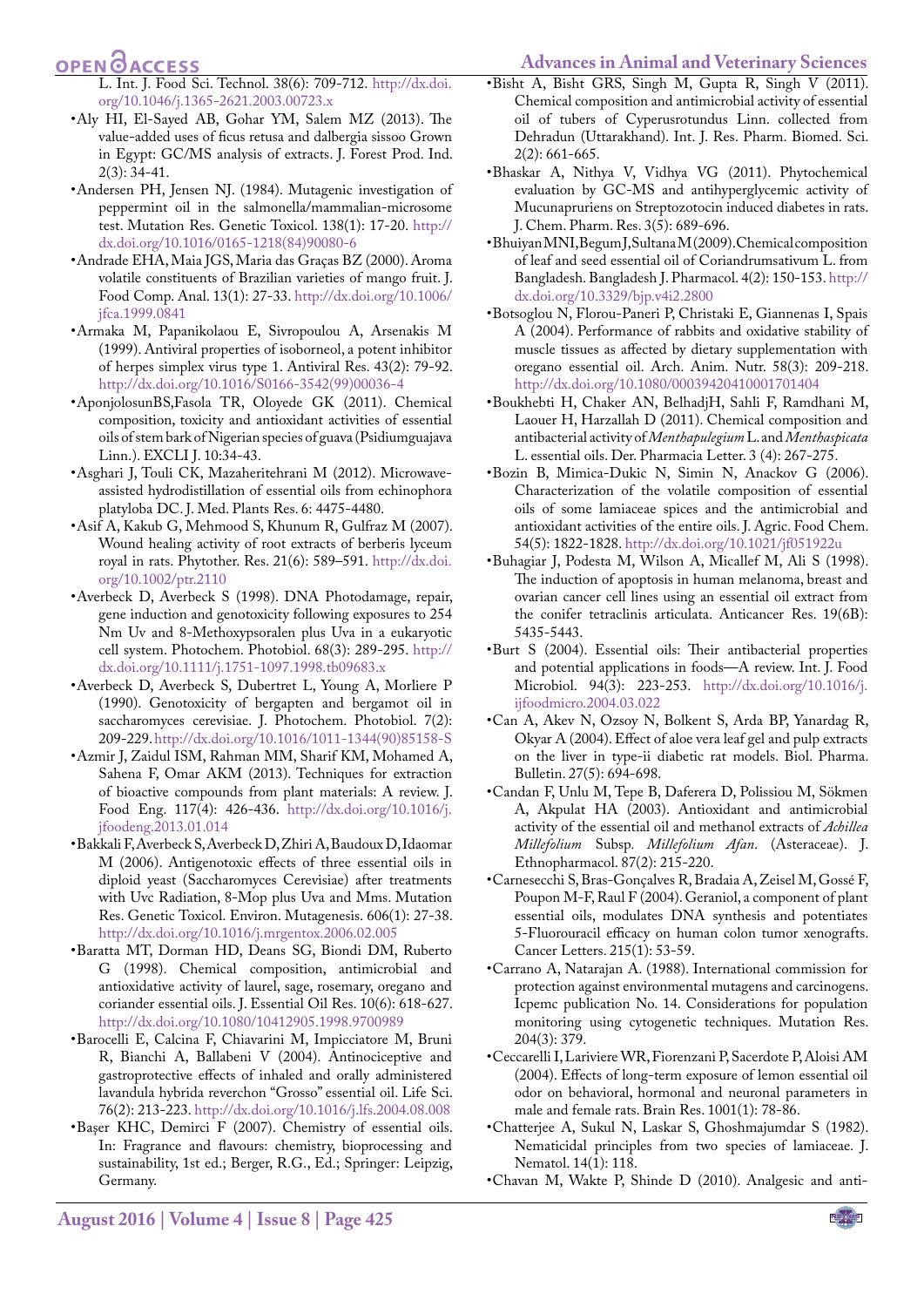### OPEN OACCESS

- inflammatory activity of caryophyllene oxide from *Annona squamosa* L. Bark. Phytomed. 17(2): 149-151.
- •Chavan S, Nikam S. (1982). Mosquito larvicidal activity of ocimum basilicum linn. Indian J. Med. Res. 75: 220-222.
- •Chekem MSG, Lunga PK, Tamokou JDD (2010). Antifungal properties of chenopodium ambrosioides essential oil against candida species. Pharma. 3(9): 2900-2909.
- •Chemat F (2011) Techniques for oil extraction. In: Sawamura M (ed) Citurs essential oils: flavor and fragrance. Wiley, New Jersey. Pp. 9–20.
- •Chen SW, Min L, Li WJ, Kong WX, Li JF, Zhang YJ (2004). The effects of angelica essential oil in three murine tests of anxiety. Pharmacol. Biochem. Behavior. 79(2): 377-382.
- •Chen YC, Shen SC, Chow JM, Ko CH, Tseng SW (2004). Flavone inhibition of tumor growth via apoptosis *in vitro* and *in vivo*. Int. J. Oncol. 25(3): 661-670.
- •Chithra P, Sajithlal G, Chandrakasan G (1998). Influence of aloe vera on the healing of dermal wounds in diabetic rats. J. Ethnopharmacol. 59(3): 195-201.
- •Chouitah O, Meddah B, Aoues A, Sonnet P (2011). Chemical composition and antimicrobial activities of the essential oil from glycyrrhizaglabra leaves. J. Essent. Oil Bear. Pl. 14(3): 284-288.
- •Conner D, Beuchat L, Worthington R, Hitchcock H (1984). Effects of essential oils and oleoresins of plants on ethanol production, respiration and sporulation of yeasts. Int. J. Food Microbiol. 1(2): 63-74.
- •Crowell PL (1999). Prevention and therapy of cancer by dietary monoterpenes. J. Nutr. 129(3): 775S-778S.
- •Cuba R (2001). Toxicity myths essential oils and their carcinogenic potential. Int. J. Aromatherapy. 11(2): 76-83.
- <span id="page-6-2"></span>•Daferera DJ, Ziogas BN, Polissiou MG (2000). Gc-Ms analysis of essential oils from some greek aromatic plants and their fungitoxicity on penicillium digitatum. J. Agric. Food Chem. 48(6): 2576-2581.
- •Dar SA, Ganai FA, Yousuf AR, Balkhi MH (2012). Bioactive potential of leaf extracts from Urticadioica L. against fish and human pathogenic bacteria. Afr. J. Microbiol. Res. 6(41): 6893-6899.
- •Davidson P, Naidu A (2000). Phyto-phenols. Natural Food Antimicrobial Syst. Pp. 265-294.
- •Devendran G, Balasubramanian U (2011). Qualitative phytochemical screening and GC-MS analysis of *Ocimum sanctum* L. leaves. Asian J. Plant Sci. Res. 1(4): 44-48.
- •Deans S, Svoboda K, Gundidza M, Brechany E (1990). Essential oil profiles of several temperate and tropical aromatic plants: Their antimicrobial and antioxidant activities. Paper presented at the International Symposium on Medicinal and Aromatic Plants, XXIII IHC. Pp. 306.
- •de Barros NA, Rocha RR, Assis AR, Mendes MF (2013). Extraction of basil oil (*Ocimum basilicum* L.) using supercritical fluid. III Iberoamerican Conference on Supercritical Fluids Cartagena de Indias, Colombia. Pp. 1-8.
- •Debnath S, Raghavarao KSMS, Lokesh BR (2011). Hydrodynamic, thermo-analytical and molecular structural investigations of enzyme interesterified oil and its thermooxidative stability by thermogravimetric analysis. J. Food Eng. 105(4): 671-679.
- •De Flora S, Ramel C (1988). Mechanisms of inhibitors of mutagenesis and carcinogenesis: Classification and overview. Mutation Res. Fundamental Mol. Mechanisms Mutagenesis. 202(2): 285-306.
- •De-Oliveira AC, Ribeiro-Pinto FL, Paumgartten FJ (1997). *In*

**August 2016 | Volume 4 | Issue 8 | Page 426**

*vitro* inhibition of Cyp2b1 monooxygenase by Β-myrcene and other monoterpenoid compounds. Toxicol. Letters. 92(1): 39-46.

- •De Rodríguez GO, de Godoy VM, de Colmenares NG, Salas LC, de Ferrer BS (1998). Composition of venezuelan lemon essential oil *Citrus limon* (L.) Burm. F. Rev. Fac. Agron. 15(4): 343-349.
- •Derwich E, Benziane Z, Manar A, Boukir A, Taouil R (2010). Phytochemical analysis and *in vitro* antibacterial activity of the essential oil of organumvulgare from Morocco. Am-Eur. J. Sci. Res. 5(2): 120-129.
- •De Sousa DP (2011). Analgesic-like activity of essential oils constituents. Molecules. 16(3): 2233-2252.
- •Dev N, Das AK, Hossain MA, Rahman SMM (2011). Chemical compositions of different extracts of ocimumbasilicum leaves. J. Sci. Res. 3 (1): 197-206.
- •Di Pasqua R, Betts G, Hoskins N, Edwards M, Ercolini D, Mauriello G (2007). Membrane toxicity of antimicrobial compounds from essential oils. J. Agric. Food Chem. 55(12): 4863-4870.
- •Di Sotto A, Mazzanti G, Carbone F, Hrelia P, Maffei F (2010). Inhibition by Β-caryophyllene of ethyl methanesulfonateinduced clastogenicity in cultured human lymphocytes. Mutation Res. Genetic Toxicol. Environ. Mutagenesis. 699(1): 23-28.
- •Do TK, Hadji-Minaglou T, Antoniotti F, Fernandez X (2015). Authenticity of essential oils. Trends Anal. Chem. 66: 146- 157.
- •Douiri LF, Boughdad A, Assobhei O, Moumni M (2013). Chemical composition and biological activity of Allium sativum essential oils against Callosobruchus maculates. J. Environ. Sci. Toxicol. Food Technol. 3(1): 30-36.
- <span id="page-6-1"></span>•Ebrahimi SN, Hadian J, Mirjalili M, Sonboli A, Yousefzadi M (2008). Essential oil composition and antibacterial activity of thymus caramanicus at different phenological stages. Food Chem. 110(4): 927-931.
- •Edris AE (2007). Pharmaceutical and therapeutic potentials of essential oils and their individual volatile constituents: A review. Phytother. Res. 21(4): 308-323.
- •El-Ghorab A, Shaaban HA, El-Massry KF, Shibamoto T (2008). Chemical composition of volatile extract and biological activities of volatile and less-volatile extracts of juniper berry (*Juniperus drupacea* L.) fruit. J. Agric. Food Chem. 56(13): 5021-5025.
- •El-Ghorab A, Shibamoto T, ÖZCAN MM (2007). Chemical composition and antioxidant activities of buds and leaves of capers (Capparis Ovata Desf. Var. Canescens) cultivated in Turkey. J. Essential Oil Res. 19(1): 72-77.
- •El-massry K, El-Ghorab A (2006). Effect of essential oils and non-volatile extracts of some aromatic plants on Cu++ induced oxidative modification of human low-density lipoprotein (Ldl). J. Essential Oil Bearing Plants. 9(3): 292- 299.
- •El-Seedi HR, Khattab A, Gaara AH, Mohamed TK, Hassan NA, El-kattan AE (2008). Essential oil analysis of micromeria nubigena Hbk and its antimicrobial activity. J. Essential Oil Res. 20(5): 452-456.
- •Esmaeili N, Ebrahimzadeh H, Abdi K, Safarian S (2011). Determination of some phenolic compounds in Crocus sativus L. corms and its antioxidant activities study. Pharmacogn. Mag. 7(25): 74.
- <span id="page-6-0"></span>•Fadel O, Ghazi Z, Mouni L, Benchat N, Ramdani M, Amhamdi H, Wathelet JP, Asehraou A, Charof R (2010). Comparison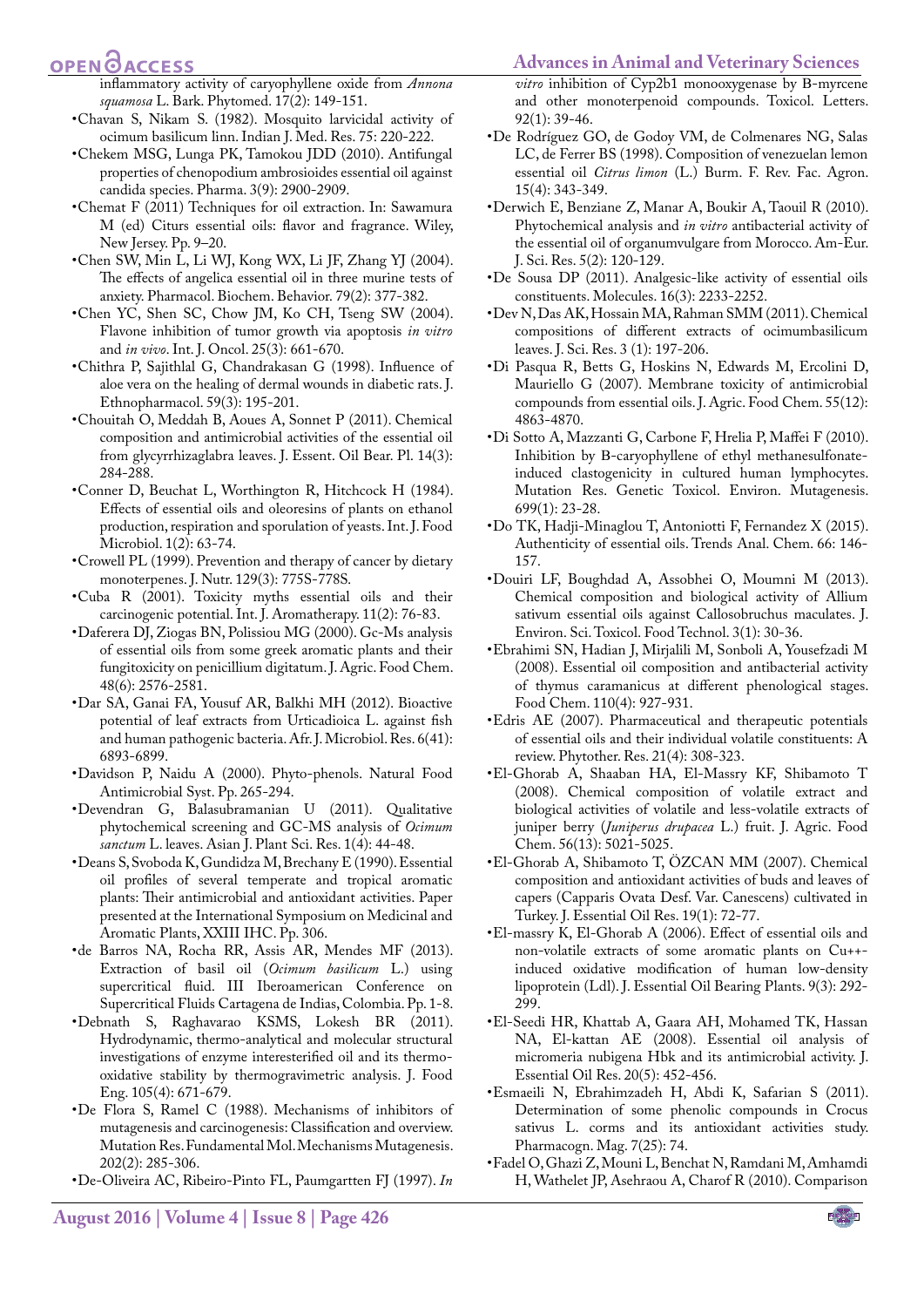### **OPEN**<sub>d</sub>

of microwave-assisted hydrodistillation and traditional hydrodistillation methods for the rosmarinus eriocalyx essential oils from Eastern Morocco. J. Mater. Environ. Sci. 2(2): 112-117.

- <span id="page-7-4"></span>•Fisher K, Phillips C (2008). Potential antimicrobial uses of essential oils in food: Is citrus the answer? Trends Food Sci. Technol. 19(3): 156-164.
- •Franzios G, Mirotsou M, Hatziapostolou E, Kral J, Scouras ZG, Mavragani-Tsipidou P (1997). Insecticidal and genotoxic activities of mint essential oils. J. Agric. Food Chem. 45(7): 2690-2694.
- •Freitas J, Presgrave O, Fingola F, Menezes M, Paumgartten F (1993). Effect of Beta-Myrcene on pentobarbital sleeping time. Braz. J. Med. Biol. Res. 26(5): 519-523.
- <span id="page-7-1"></span>•Gaikwad M, Kale S, Bhandare S, Urunkar V, RajmaneA (2011). Extraction, characterization and comparison of fixed oil of *Moringaoleifera* L. and Moringaconcanensis Nimmo Fam. Moringaceae. Int. J. Pharm. Tech. Res. 3(3): 1567-1575.
- •Gali-Muhtasib H, Hilan C, Khater C (2000). Traditional uses of salvia libanotica (East Mediterranean Sage) and the effects of its essential oils. J. Ethnopharmacol. 71(3): 513-520.
- •Garcia C, Talarico L, Almeida N, Colombres S, Duschatzky C, Damonte E (2003). Virucidal activity of essential oils from aromatic plants of San Luis, Argentina. Phytother. Res. 17(9): 1073-1075.
- •Gerige SJ, Gerige MKY, Rao M (2009). GC-MS Analysis of nigella sativa seeds and antimicrobial activity of its volatile oil. Braz. Arch. Biol. Technol. 52 (5): 1189-1192.
- •Ghelardini C, Galeotti N, Mannelli LDC, Mazzanti G, Bartolini A (2001). Local anaesthetic activity of Β-Caryophyllene. Il Farmaco. 56(5): 387-389.
- •Ghelardini C, Galeotti N, Salvatore G, Mazzanti G (1999). Local anaesthetic activity of the essential oil of *Lavandula angustifolia*. Planta Medica. 65(8): 700-703.
- •Giri RK, Parija T, Das BR (1999). D-Limonene chemoprevention of hepatocarcinogenesis in akr mice: Inhibition of C-Jun and C-Myc. Oncol. Reports. 6(5): 1123-1130.
- •Göggelmann W, Schimmer O (1983). Mutagenicity testing of Β-Asarone and commercial calamus drugs with salmonella typhimurium. Mutation Res. Letters. 121(3): 191-194.
- •Goren AC, Piozzi F, Akcicek E, Kılıç T, Çarıkçı S, Mozioğlu E, Setzer WN (2011). Essential oil composition of twentytwo stachys species (Mountain Tea) and their biological activities. Phytochem. Letters. 4(4): 448-453.
- •Greenwald P, Clifford C, Milner J (2001). Diet and cancer prevention. Eu. J. Cancer. 37(8): 948-965.
- •Griffin SG, Wyllie SG, Markham JL, Leach DN (1999). The role of structure and molecular properties of terpenoids in determining their antimicrobial activity. Flav. Fragr. J. 14(5): 322-332.
- •Guenther E (2013). The essential oils. Vol 1: History-origin in plants production analysis. Read Books Ltd., New York, USA.
- •Gustafson J, Liew Y, Chew S, Markham J, Bell H, Wyllie S, Warmington J (1998). Effects of tea tree oil on escherichia coli. Letters Appl. Microbiol. 26(3): 194-198.
- •Gutierrez J, Barry-Ryan C, Bourke P (2008). The antimicrobial efficacy of plant essential oil combinations and interactions with food ingredients. Int. J. Food Microbiol. 124(1): 91-97.
- <span id="page-7-2"></span>•Hajhashemi V, Ghannadi A, Sharif B (2003). Anti-inflammatory and analgesic properties of the leaf extracts and essential oil of lavandula angustifolia mill. J. Ethnopharmacol. 89(1): 67- 71. [http://dx.doi.org/10.1016/S0378-8741\(03\)00234-4](http://dx.doi.org/10.1016/S0378-8741(03)00234-4)
- •Hammami I, KamounN, RebaiA (2011). Biocontrol of *Botrytis cinerea* with essential oil and methanol extract of *Viola odorata* L. flowers. Arch. Appl. Sci. Res. 3(5): 44-51.
- •Hartman PE, Shankel DM (1990). Antimutagens and anticarcinogens: A survey of putative interceptor molecules. Environ. Mol. Mutagenesis. 15(3): 145-182. [http://dx.doi.](http://dx.doi.org/10.1002/em.2850150305) [org/10.1002/em.2850150305](http://dx.doi.org/10.1002/em.2850150305)
- •Hasheminejad G, Caldwell J (1994). Genotoxicity of the Alkenylbenzenes  $α-$  and  $β$ -asarone, myristicin and elemicin as determined by the uds assay in cultured rat hepatocytes. Food Chem. Toxicol. 32(3): 223-231.
- •Hata T, Sakaguchi I, Mori M, Ikeda N, Kato Y, Minamino M, Watabe K (2002). Induction of apoptosis by citrus paradisi essential oil in human leukemic (Hl-60) cells. In Vivo. 17(6): 553-559.
- •Huang H, Chang T, Chang L, Wang HF, Yih K, Hsieh W, Chang T (2012). Inhibition of melanogenesis versus antioxidant properties of essential oil extracted from leaves of vitexnegundo linn and chemical composition analysis by GC-MS. Molecules. 17(4): 3902-3916. [http://dx.doi.](http://dx.doi.org/10.3390/molecules17043902) [org/10.3390/molecules17043902](http://dx.doi.org/10.3390/molecules17043902)
- •Heggers JP, Pelley RP, Robson MC (1993). Beneficial effects of aloe in wound healing. Phytother. Res. 7(7): S48-S52. [http://](http://dx.doi.org/10.1002/ptr.2650070715) [dx.doi.org/10.1002/ptr.2650070715](http://dx.doi.org/10.1002/ptr.2650070715)
- •Helander IM, Alakomi HL, Latva-Kala K, Mattila-Sandholm T, Pol I, Smid EJ, Gorris LG, von Wright A (1998). Characterization of the action of selected essential oil components on gram-negative bacteria. J. Agric. Food Chem. 46(9): 3590-3595. <http://dx.doi.org/10.1021/jf980154m>
- •Hulin V, Mathot A-G, Mafart P, Dufosse L (1998). Les proprietés anti-microbiennes des huiles essentielles et composés d'arômes. Sciences des aliments. 18(6): 563-582.
- •Hussain AI, Anwar F, Chatha SA, Latif S, Sherazi ST, Ahmad A, Sarker SD (2013). Chemical composition and bioactivity studies of the essential oils from two Thymus species from the Pakistani flora. LWT-Food Sci. Technol. 50(1): 185-192.
- <span id="page-7-6"></span>•Iacobellis NS, Lo Cantore P, Capasso F, Senatore F (2005). Antibacterial activity of *Cuminumcyminum* L. and *Carumcarvi* L. essential oils. J. Agric. Food Chem. 53(1): 57- 61.<http://dx.doi.org/10.1021/jf0487351>
- •Ipek E, Zeytinoglu H, Okay S, Tuylu BA, Kurkcuoglu M, Baser KHC (2005). Genotoxicity and antigenotoxicity of origanum oil and carvacrol evaluated by ames salmonella/ microsomal test. Food Chem. 93(3): 551-556. [http://dx.doi.](http://dx.doi.org/10.1016/j.foodchem.2004.12.034) [org/10.1016/j.foodchem.2004.12.034](http://dx.doi.org/10.1016/j.foodchem.2004.12.034)
- <span id="page-7-0"></span>•ISO. International Standards Organization— [http://www.iso.](http://www.iso.org/iso/home.htm) [org/iso/home.htm](http://www.iso.org/iso/home.htm) (accessed on 12 December 2014).
- <span id="page-7-5"></span>•Jananie RK, Priya V, Vijayalakshmia K (2011). Determination of bioactive components of cynodondactylon by GC-MS analysis. N.Y. Sci. J. 4(4): 16-20.
- •Juven B, Kanner J, Schved F, Weisslowicz H (1994). Factors that interact with the antibacterial action of thyme essential oil and its active constituents. J. Appl. Bacteriol. 76(6): 626-631. <http://dx.doi.org/10.1111/j.1365-2672.1994.tb01661.x>
- •Joseph B, Ajisha AU, Kumari S, Sujatha S (2011). Effect of bioactive compounds and its pharmaceutical activities of sidacordifolia (Linn.). Int. J. Biol. Med. Res. 2(4): 1038-42.
- <span id="page-7-3"></span>•Kada T, Shimoi K (1987). Desmutagens and Bio‐antimutagens– Their modes of action. Bioessays. 7(3): 113-116. [http://](http://dx.doi.org/10.1002/bies.950070305) [dx.doi.org/10.1002/bies.950070305](http://dx.doi.org/10.1002/bies.950070305)
- •Kadri A, Gharsallah N, Damak M, Gdoura R (2011). Chemical composition and in vitro antioxidant properties of essential oil of *Ricinuscommunis* L. J. Med. Plants Res. 5(8): 1466-

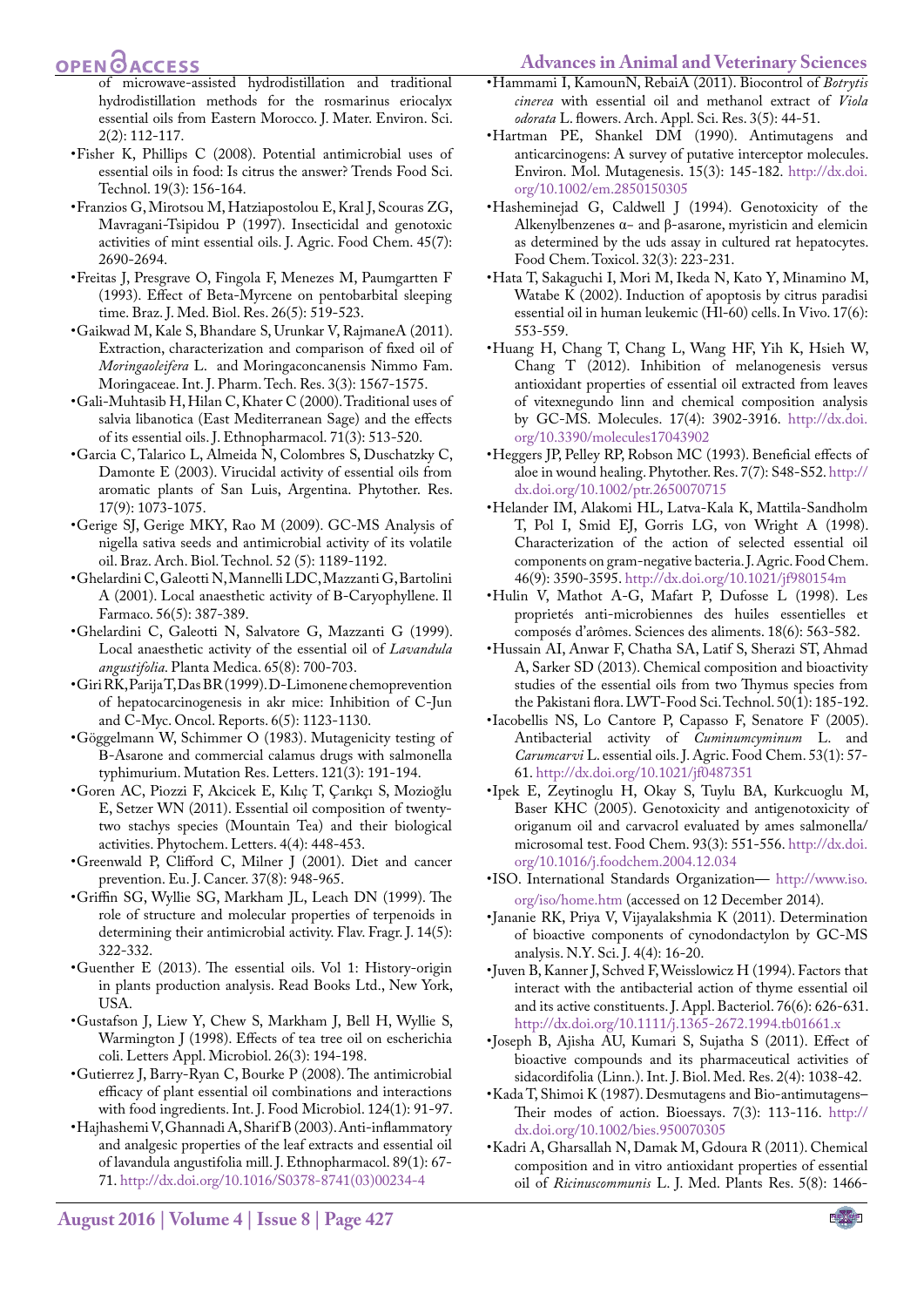# **OPEN OACCESS**

- 1470. •Kaur R, Kaur H (2010). The antimicrobial activity of essential oil and plant extracts of wood for diafruticosa. Arch. Appl. Sci. Res. 2(1): 302-309.
- •Kelly DJ. (1998). The physiology and metabolism of the human gastric pathogen helicobacter pylori. Adv. Microb. Physiol. 40: 137-189. [http://dx.doi.org/10.1016/S0065-](http://dx.doi.org/10.1016/S0065-2911(08)60131-9) [2911\(08\)60131-9](http://dx.doi.org/10.1016/S0065-2911(08)60131-9)
- •Khanzada SK, Shaikh W, Sofia S, Kazi TG, Usmanghani K, Kabir A, Sheerazi TH (2008). Chemical constituents of *Tamarindusindica* L. medicinal plant in Sindh. Pak. J. Bot. 40(6): 2553-2559.
- •Knobloch K, Pauli A, Iberl B, Weigand H, Weis N (1989). Antibacterial and antifungal properties of essential oil components. J. Essential Oil Res. 1(3): 119-128. [http://](http://dx.doi.org/10.1080/10412905.1989.9697767) [dx.doi.org/10.1080/10412905.1989.9697767](http://dx.doi.org/10.1080/10412905.1989.9697767)
- •Kocić‐Tanackov S, Dimić G, Lević J, Tanackov I, Tepić A, Vujičić B, Gvozdanović‐Varga J (2012). Effects of onion (*Allium cepa* L.) and garlic (*Allium sativum* L.) essential oils on the aspergillus versicolor growth and sterigmatocystin production. J. Food Sci. 77(5): 278-284. [http://dx.doi.](http://dx.doi.org/10.1111/j.1750-3841.2012.02662.x) [org/10.1111/j.1750-3841.2012.02662.x](http://dx.doi.org/10.1111/j.1750-3841.2012.02662.x)
- •Koria L, Nithya G (2012). Analysis of Daturastramonium Linn. biodiesel by gas chromatography-mass spectrometry (gc-ms) and influence of fatty acid composition on the fuel related characteristics. J. Phytol. 4(1): 06-09.
- •Kosar M, Dorman HJD, Hiltunen R (2005). Effect of an acid treatment on the phytochemical and antioxidant characteristics of extracts from selected Lamiaceae species. Food Chem. 91: 525–33. [http://dx.doi.org/10.1016/j.](http://dx.doi.org/10.1016/j.foodchem.2004.06.029) [foodchem.2004.06.029](http://dx.doi.org/10.1016/j.foodchem.2004.06.029)
- •Kyong-Su K (2006). Essential oil constituents of swertiachirata buch.-ham. J. Food Sci. Nutr. 11(3): 232-236. [http://dx.doi.](http://dx.doi.org/10.3746/jfn.2006.11.3.232) [org/10.3746/jfn.2006.11.3.232](http://dx.doi.org/10.3746/jfn.2006.11.3.232)
- •Kumar SM, Kumar VD, Kumar SA, Aslam A, Shajahan A (2011). The phytochemical constituents of withania somniferaand withania obtusifoliaby GCMS analysis. Int. J. Pharm. Phytochem. Res. 3(3): 31-34.
- •Kumar SS, Akram AS, Ahmed TS, Jaabir MS (2010). Phytochemical analysis and antimicrobial activity of the ethanolic extract of *Acoruscalamus rhizome*. Orient J. Chem. 26(1): 223-227.
- <span id="page-8-1"></span>•Lambert R, Skandamis PN, Coote PJ, Nychas GJ (2001). A study of the minimum inhibitory concentration and mode of action of oregano essential oil, thymol and carvacrol. J. Appl. Microbiol. 91(3): 453-462. [http://dx.doi.org/10.1046/](http://dx.doi.org/10.1046/j.1365-2672.2001.01428.x) [j.1365-2672.2001.01428.x](http://dx.doi.org/10.1046/j.1365-2672.2001.01428.x)
- •Legault J, Dahl W, Debiton E, Pichette A, Madelmont JC (2003). Antitumor activity of balsam fir oil: Production of reactive oxygen species induced by alpha-humulene as possible mechanism of action. Planta Medica. 69(5): 402- 407. <http://dx.doi.org/10.1055/s-2003-39695>
- •Leite AM, Lima EDO, Souza ELD, Diniz Md FFM, Trajano VN, Medeiros IAD (2007). Inhibitory effect of beta-pinene, alpha-pinene and eugenol on the growth of potential infectious endocarditis causing gram-positive bacteria. Revista Brasileira de Ciências Farmacêuticas. 43(1): 121-126. <http://dx.doi.org/10.1590/S1516-93322007000100015>
- •Lemos JDA, Passos XS, Fernandes ODFL, Paula JRD, Ferri PH, Lemos ADA, Silva MDRR (2005). Antifungal activity from *Ocimum Gratissimum* L. towards cryptococcus neoformans. Memórias do Instituto Oswaldo Cruz. 100(1): 55-58. [http://](http://dx.doi.org/10.1590/S0074-02762005000100011) [dx.doi.org/10.1590/S0074-02762005000100011](http://dx.doi.org/10.1590/S0074-02762005000100011)
- •Li G, Jia H, Wu R, HussainS, Teng Y (1991). Characterization of aromatic volatile constituents in 11 Asian pear cultivars belonging to different species. Afr. J. Agric. Res. 7(34): 4761- 4770.
- •Li TSC, Beveridge THJ, Drover JCG (2007). Phytosterol content of sea buckthorn (*Hippophaerhamnoides* L.) seed oil: Extraction and identification. Food Chem. 101(4): 1633- 1639.<http://dx.doi.org/10.1016/j.foodchem.2006.04.033>
- •Li XM, Tian SL, Pang ZC, Shi JY, Feng ZS, Zhang YM (2009). Extraction of Cuminumcyminum essential oil by combination technology of organic solvent with low boiling point and steam distillation. Food Chem. 115: 1114–9. <http://dx.doi.org/10.1016/j.foodchem.2008.12.091>
- •Lin X, Wu Y, Lin S, Zeng J, Zeng P, Wu J (2010). Effects of volatile components and ethanolic extract from ecliptaprostrata on proliferation and differentiation of primary osteoblasts. Molecules. 15(1): 241-250. [http://dx.doi.org/10.3390/](http://dx.doi.org/10.3390/molecules15010241) [molecules15010241](http://dx.doi.org/10.3390/molecules15010241)
- •Liu L, Song G, Hu Y (2007). GC–MS Analysis of the essential oils of *Piper nigrum* L. and *Piper longum* L. Chromatographia. 66(9): 785-790.
- •Liu ZL, He Q, Chu SS, Wang CF, Du SS, Deng ZW (2011). Essential oil composition and larvicidal activity of Saussurealappa roots against the mosquito Aedesalbopictus (Diptera: Culicidae). Parasitol. Res. 110(6): 2125-30.
- •Marquez AJ, Maza GB (2003). Application of differential scanning calorimetry (DSC) at the characterization of the virgin olive oil. Grasas Y Aceites. 54(4): 403-409.
- <span id="page-8-0"></span>•Matsuo AL, Figueiredo CR, Arruda DC, Pereira FV, Scutti JAB, Massaoka MH, Travassos LR, Sartorelli P, Lago JH (2011). α-pinene isolated from schinus terebinthifolius raddi (Anacardiaceae) induces apoptosis and confers antimetastatic protection in a melanoma model. Biochem. Biophys. Res. Communic. 411(2): 449-454.
- •Mau JL, Lai EY, Wang NP, Chen CC, Chang CH, Chyau CC (2003). Composition and antioxidant activity of the essential oil from curcuma zedoaria. Food Chem. 82(4): 583-591.
- •Mazières J, Pradines A, Favre G (2003). Les inhibiteurs de farnésyl transférase: une cible peut en cacher une autre. Med. Sci. Rev. 19: 211-216.
- •Mba O, Adewale P, Dumont MJ, Ngadi M (2014). Application of near-infrared spectroscopy to characterize binary blends of palm and canola oils. Ind. Crops Prod. 61: 472–478.
- •Meister A, Bernhardt G, Christoffel V, Buschauer A (1999). Antispasmodic activity of thymus vulgaris extract on the isolated guinea-pig trachea: Discrimination between drug and ethanol effects. Planta Medica. 65(6): 512-516.
- •Memon AA, Memon N, Devanand L, Pitafi AA, Bhanger MI (2012). Phenolic compounds and seed oil composition of *Ziziphusmauritiana* L. fruit. Pol. J. Food Nutr. Sci. 62 (1): 1-7.
- •Mimica-Dukic N, Bozin B, Sokovic M, Simin N (2004). Antimicrobial and antioxidant activities of *Melissa officinalis* L. (Lamiaceae) essential oil. J. Agric. Food Chem. 52(9): 2485-2489.
- •Mohamadi M, Shamspur T, Mostafavi A (2013). Comparison of Microwave-assisted distillation and conventional hydrodistillation in the essential oil extraction of flowers rosa damascena mill. J. Essential Oil Res. 25(1): 55-61.
- •Mohammadpour H, Moghimipour E, Rasooli I, Fakoor MH, Astaneh SA, Moosaie SS, Jalili Z (2012). Chemical Composition and Antifungal Activity of *Cuminumcyminum* L. essential oil from Alborz Mountain on growth of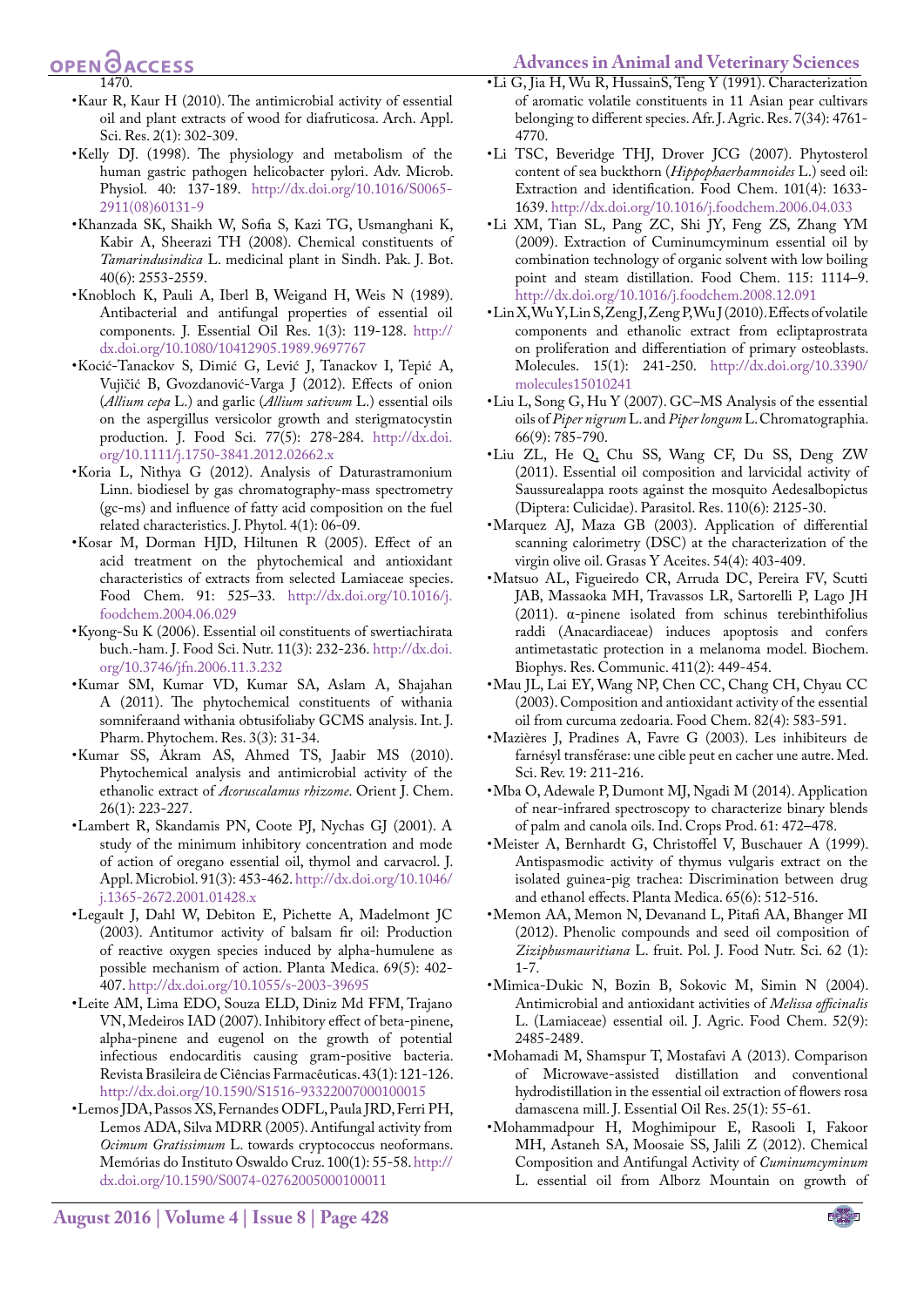OPEN **OACCESS** 

- *Aspergillus* spp. Jundishapur. J. Nat. Pharm. Prod. 7(2): 50-5. •Moussa MM, Mona MI, Zeitoun MA (2005). Identification of some volatile compounds extracted from certain medicinal plants. Alex. J. Food. Sci. Technol. 2 (1): 9-18.
- •Mühlbauer R, Lozano A, Palacio S, Reinli A, Felix R (2003). Common herbs, essential oils, and monoterpenes potently modulate bone metabolism. Bone. 32(4): 372-380.
- <span id="page-9-3"></span>•Naderi GA, Asgary S, Ani M, Sarraf-Zadegan N, Safari MR (2004). Effect of some volatile oils on the affinity of intact and oxidized low-density lipoproteins for adrenal cell surface receptors. Mol. Cell. Biochem. 267(1-2): 59-66.
- •Nassar MI, Gaara AH, El-Ghorab AH, Farrag A, Shen H, Huq E, Mabry TJ (2007). Chemical constituents of clove (Syzygiumaromaticum, Fam. Myrtaceae) and their antioxidant activity. Rev. Latinoam. Quím. 35(3): 47.
- •Nathalie D, Yannick G, Caroline B, Sandrine D, Claude F, Corinne C, Pierre-Jacques F (2006). Assessment of the phototoxic hazard of some essential oils using modified 3t3 neutral red uptake assay. Toxicol. in Vitro. 20(4): 480-489.
- •Negi JS, Bisht VK, Bhandari AK, Bisht R, Negi SK (2013). Major constituents, antioxidant and antibacterial activities of zanthoxylumarmatum DC. essential oil. Iranian J. Pharmacol. Ther. 11(2): 68-72.
- •Neha B, Honey J, Ranjan B (2012). Pharmacognostical and preliminary phytochemical investigation of acoruscalamuslinn. Asian J. Pharm. Res. 2 (1): 39-42.
- •Nestmann ER, Lee EGH (1983). Mutagenicity of constituents of pulp and paper mill effluent in growing cells of saccharomyces cerevisiae. Mutation Res. Letters. 119(3): 273-280.
- •Nicholas S, Jones G (2015). A contemporary introduction to essential oils: chemistry, bioactivity and prospects for Australian agriculture. Agriculture. 5 (1): 48-102.
- <span id="page-9-1"></span>•O'Gara EA, Hill DJ, Maslin DJ (2000). Activities of garlic oil, garlic powder and their Diallyl constituents against helicobacter pylori. Appl. Environ. Microbiol. 66(5): 2269-2273. [http://dx.doi.org/10.1128/AEM.66.5.2269-](http://dx.doi.org/10.1128/AEM.66.5.2269-2273.2000) [2273.2000](http://dx.doi.org/10.1128/AEM.66.5.2269-2273.2000)
- •Ogunbinu AO, Okeniyi S, Flamini G, Cioni PL, Ogunwande IA, Babalola IT (2010). Essential oil composition of acacia nilotica Linn., and Acacia albida Delile (Leguminosae) from Nigeria. J. Essential Oil Res. 22(6): 540-542. [http://dx.doi.](http://dx.doi.org/10.1080/10412905.2010.9700393) [org/10.1080/10412905.2010.9700393](http://dx.doi.org/10.1080/10412905.2010.9700393)
- •Odin AP (1997). Vitamins as antimutagens: Advantages and some possible mechanisms of antimutagenic action. Mutation Res. Rev. Mutation Res. 386(1): 39-67. [http://](http://dx.doi.org/10.1016/S1383-5742(96)00044-0) [dx.doi.org/10.1016/S1383-5742\(96\)00044-0](http://dx.doi.org/10.1016/S1383-5742(96)00044-0)
- •Ohizumi H, Masuda Y, Yoda M, Hashimoto S, Aiuchi T, Nakajo S, Sakai I, Ohsawa S, Nakaya K (1996). Induction of apoptosis in various tumor cell lines by geranylgeraniol. Anticancer Res. 17(2A): 1051-1057.
- •Otsuka RD, Lago JHG, Rossi L, Galduróz JCF, Rodrigues E (2010). Psychoactive plants described in a brazilian literary work and their chemical compounds. Cent. Nerv. Syst. Agents Med. Chem. 10(3): 218-237. [http://dx.doi.](http://dx.doi.org/10.2174/1871524911006030218) [org/10.2174/1871524911006030218](http://dx.doi.org/10.2174/1871524911006030218)
- •Ottai MES, Mostafa EAH, Ibrahim MM (2012). Hereditary performance of three lepidiumsativum cultivars in Egypt. Aust. J. Basic Appl. Sci. 6(3): 169-175.
- •Oussalah M, Caillet S, Lacroix M (2006). Mechanism of action of spanish oregano, chinese cinnamon, and savory essential oils against cell membranes and walls of *Escherichia Coli* O157: H7 and *Listeria monocytogenes*. J. Food Protect. 69(5):

•Park I, Kim J, Lee S, Shin S (2007). Nematicidal activity of plant essential oils and components from ajowan (Trachyspermumammi), allspice (Pimentadioica) and litsea (Litseacubeba) essential oils against pine wood nematode (Bursaphelenchus Xylophilus). J. Nematol. 39(3): 275–279.

<span id="page-9-0"></span>1046-1055.

- •Panda H (2003). The Complete technology book on herbal perfumes & cosmetics, Asia Pacific Business Press Inc., Delhi. Pp. 688.
- •Pande KK, Pande L, Pande B, Pujari A, Sah P, Sah S (2011). Limonene dominates the Phytochemistry of Trigonellafoenum-graceum in Nature. Nat. Sci. 9(5): 17-20.
- •Papageorgiou G, Botsoglou N, Govaris A, Giannenas I, Iliadis S, Botsoglou E (2003). Effect of dietary oregano oil and α‐ tocopheryl acetate supplementation on iron‐induced lipid oxidation of turkey breast, thigh, liver and heart tissues. J. Anim. Physiol. Anim. Nutr. 87(9‐10): 324-335.
- •Peana AT, D'Aquila PS, Panin F, Serra G, Pippia P, Moretti MDL (2002). Anti-inflammatory activity of linalool and linalyl acetate constituents of essential oils. Phytomed. 9(8): 721-726.<http://dx.doi.org/10.1078/094471102321621322>
- •Pengelly A. (2004). Essential oils and resins. In: Pengelly A. The Constituents of Medicinal Plants: An introduction to the chemistry and therapeutics of herbal medicine. 2.ed. Cambridge: CABI Publishing. 85-109.
- •Perry NS, Bollen C, Perry EK, Ballard C (2003). Salvia for dementia therapy: Review of pharmacological activity and pilot tolerability clinical trial. Pharmacol. Biochem. Behavior.
- 75(3): 651-659.<br>• Pérez-Gutiérrez S, Zavala-Sánchez MA, González-Chávez MM, Cárdenas-Ortega NC, Ramos-López MA (2011). Bioactivity of *Carica papaya* (Caricaceae) against Spodopterafrugiperda (Lepidoptera: Noctuidae). Molecules. 16(9): 7502-9. [http://dx.doi.org/10.3390/](http://dx.doi.org/10.3390/molecules16097502) [molecules16097502](http://dx.doi.org/10.3390/molecules16097502)
- •Pessoa L, Morais S, Bevilaqua C, Luciano J (2002). Anthelmintic activity of essential oil of ocimum gratissimum Linn. and eugenol against haemonchus contortus. Vet. Parasitol. 109(1): 59-63. [http://dx.doi.org/10.1016/S0304-4017\(02\)00253-4](http://dx.doi.org/10.1016/S0304-4017(02)00253-4)
- •Phakawat T, Benjakul S (2014). Essential oils: Extraction, bioactivities and their uses for food preservation. J. Food Sci. 79 (7): 1231-1249. [http://dx.doi.org/10.1111/1750-](http://dx.doi.org/10.1111/1750-3841.12492) [3841.12492](http://dx.doi.org/10.1111/1750-3841.12492)
- <span id="page-9-2"></span>•Radulović NS, BlagojevićPD (2010). A Note on the volatile secondary metabolites of foeniculumvulgaremill. (Apiaceae). Chem. Phys. Tech. 8 (1):  $25 - 37$ .<br>masubramaniaraja R (2011).
- •Ramasubramaniaraja R (2011). Pharmacognostical phytochemical including GC-MS investigation of ethanolic leaf extracts of *Abutilon indicum* (Linn). Asian J. Pharm. Ana. 1(4): 88-92.
- •Ramel C, Alekperov U, Ames B, Kada T, Wattenberg L (1986). Inhibitors of mutagenesis and their relevance to carcinogenesis: Report by icpemc expert group on antimutagens and desmutagens. Mutation Res. Rev. Genetic Toxicol. 168(1): 47-65. [http://dx.doi.org/10.1016/0165-](http://dx.doi.org/10.1016/0165-1110(86)90021-7) [1110\(86\)90021-7](http://dx.doi.org/10.1016/0165-1110(86)90021-7)
- •Ramesh R, Dhanaraj TS (2015). GC-MS analysis of bioactive compounds in Terminalia Arjuna Root. Int. J. Multidiscip. Res. Dev. 2(9): 460-462.
- •Ramesh S, Chandran C, Venkatesan G (2014). Phytochemical And GC-MS analysis of leaf extract of *Mimosa pudica* L. Int. J. Curr. Res. Dev. 2(1): 78-87.
- •Rao V, Menezes A, Viana G (1990). Effect of myrcene on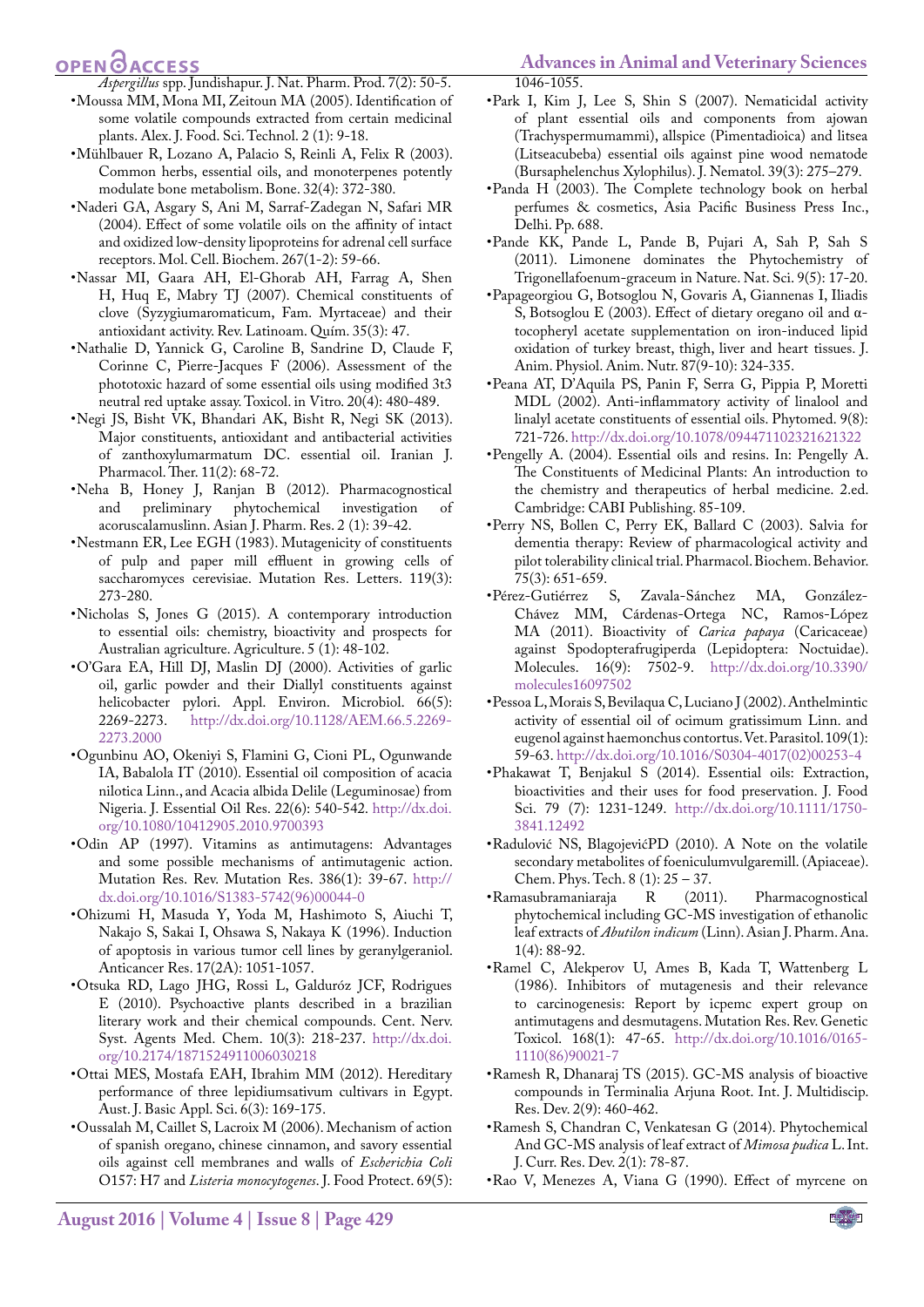### **OPEN**<sub>d</sub>

- nociception in mice. J. Pharm. Pharmacol. 42(12): 877-878. <http://dx.doi.org/10.1111/j.2042-7158.1990.tb07046.x>
- •Razzaghi-Abyaneh M, Shams-Ghahfarokhi M, Rezaee MB, Jaimand K, Alinezhad S, Saberi R, Yoshinari T (2009). Chemical composition and antiaflatoxigenic activity of *Carum carvi* L., thymus vulgaris and citrus aurantifolia essential oils. Food Control. 20(11): 1018-1024. [http://](http://dx.doi.org/10.1016/j.foodcont.2008.12.007) [dx.doi.org/10.1016/j.foodcont.2008.12.007](http://dx.doi.org/10.1016/j.foodcont.2008.12.007)
- •RehmanJ, Khan IU, Asghar MN (2013). Antioxidant activity and GC-MS analysis of Grewiaoptiva E3. J. Biotechnol. Pharm. Res. 4(1): 14-21.
- •Reynolds T, Dweck A (1999). Aloe vera leaf gel: A review update. J. Ethnopharmacol. 68(1): 3-37. [http://dx.doi.org/10.1016/](http://dx.doi.org/10.1016/S0378-8741(99)00085-9) [S0378-8741\(99\)00085-9](http://dx.doi.org/10.1016/S0378-8741(99)00085-9)
- •Rodilla JM, Tinoco MT, Morais JC, Gimenez C, Cabrera R, Martín-Benito D, Castillo L, Gonzalez-Coloma A (2008). Laurus novocanariensis essential oil: Seasonal variation and valorization. Biochem. System. Ecol. 36(3): 167-176. [http://](http://dx.doi.org/10.1016/j.bse.2007.09.001) [dx.doi.org/10.1016/j.bse.2007.09.001](http://dx.doi.org/10.1016/j.bse.2007.09.001)
- •Ross SA, ElSohly MA (1996). The volatile oil composition of fresh and air-dried buds of Cannabis sativa. J. Nat. Prod. 59(1): 49-51.<http://dx.doi.org/10.1021/np960004a>
- <span id="page-10-0"></span>•Sadgrove N, Jones G (2015). A contemporary introduction to essential oils: chemistry, bioactivity and prospects for australian agriculture. Agric. 5(1): 48-102. [http://dx.doi.](http://dx.doi.org/10.3390/agriculture5010048) [org/10.3390/agriculture5010048](http://dx.doi.org/10.3390/agriculture5010048)
- •Saeidi Z, babaahmadi H, Saeidi KA, Salehi A, Jouneghani RS, Amirshekari H, Taghipour A (2012). Essential oil content and composition of *Menthalongifolia* (L.) hudson grown wild in Iran. J. Med. Plants Res. 6(29): 4522-4525.
- •Salem MZ, Aly M, Gohar H, El-Sayed AW (2013). Biological activity of extracts from *Morusalba* L., *Albizzialebbeck* (L.) Benth. And Casuarinaglauca Sieber against the growth of some pathogenic bacteria. Int. J. Res. Agric. Food Sci. 2(1): 9-22.
- •Salim EI, Fukushima S (2003). Chemopreventive potential of volatile oil from black cumin (*Nigella sativa* L.) seeds against rat colon carcinogenesis. Nutr. Cancer. 45(2): 195-202. [http://dx.doi.org/10.1207/S15327914NC4502\\_09](http://dx.doi.org/10.1207/S15327914NC4502_09)
- •Sah SP, Mathela CS, Chopra K (2012). Valerianawallichii DC (Maaliol Chemotype): Antinociceptive studies on experimental animal models and possible mechanism of action. Pharmacologia. 3: 432-437. [http://dx.doi.](http://dx.doi.org/10.5567/pharmacologia.2012.432.437) [org/10.5567/pharmacologia.2012.432.437](http://dx.doi.org/10.5567/pharmacologia.2012.432.437)
- •Sandhar HK, Kumar B, Prasher S, Tiwari P, Salhan M, Sharma P (2011). A review of phytochemistry and pharmacology of flavonoids. Int. Pharma. Sci. 1(1): 25-41.
- •Santoyo S, Cavero S, Jaime L, Ibanez E, Senorans F, Reglero G (2006). Supercritical carbon dioxide extraction of compounds with antimicrobial activity from *Origanum Vulgare* L.: Determination of optimal extraction parameters. J. Food Protect. 69(2): 369-375.
- •Sartoratto A, Ana Lúcia M, Delarmelina MC, Figueira GM, Duarte MCT, Rehde VLG (2004). Composition and antimicrobial activity of essential oils from aromatic plants used in Brazil. Braz. J. Microbiol. 35(4): 275-280. [http://](http://dx.doi.org/10.1590/S1517-83822004000300001) [dx.doi.org/10.1590/S1517-83822004000300001](http://dx.doi.org/10.1590/S1517-83822004000300001)
- •Sarker AK, Chowdhury JU, Bhuiyan HR (2011). Chemical Composition and antimicrobial activity of essential oil collected from Adhatodavasica leaves. Bangladesh J. Sci. Ind. Res. 46(2): 191-194. [http://dx.doi.org/10.3329/bjsir.](http://dx.doi.org/10.3329/bjsir.v46i2.8185) [v46i2.8185](http://dx.doi.org/10.3329/bjsir.v46i2.8185)
- •Schmid-Schönbein GW (2006). Analysis of inflammation.

#### **Advances in Animal and Veterinary Sciences**

Annu. Rev. Biomed. Eng. 8: 93-151. [http://dx.doi.](http://dx.doi.org/10.1146/annurev.bioeng.8.061505.095708) [org/10.1146/annurev.bioeng.8.061505.095708](http://dx.doi.org/10.1146/annurev.bioeng.8.061505.095708)

- •Schmolz E, Doebner R, Auste R, Daum R, Welge G, Lamprecht I (1999). Bioenergetic investigations on tea-tree and related essential oils. Thermochimica Acta. 337(1): 71-81. [http://](http://dx.doi.org/10.1016/S0040-6031(99)00231-2) [dx.doi.org/10.1016/S0040-6031\(99\)00231-2](http://dx.doi.org/10.1016/S0040-6031(99)00231-2)
- •Schnaubelt K (1999). Medical aromatherapy: Healing with essential oils. Frog Books. Berkeley, California, USA.
- •Schwartz J, Shklar G, Trickler D (1993). Vitamin C enhances the development of carcinomas in the hamster buccal pouch experimental model. Oral Surg. Oral Med. Oral Pathol. 76(6): 718-722.
- •Seifi H, Masoum S, Seifi S, Ebrahimabadi EH (2014). Chemometric resolution approaches in characterisation of volatile constituents in plantagoovata seeds using gas chromatography–mass spectrometry: Methodology and performance assessment. Phytochem. Anal. 25(3): 273-281. <http://dx.doi.org/10.1002/pca.2503>
- •Sell C (2010). Chemistry of essential oils. In: Handbook of essential oils: Science, technology, and applications; Başer, K.H.C., Buchbauer, G., Eds.; CRC Press, Taylor and Francis Group: London, UK.
- •Setty VK, Santhosh D, Rao ND (2011). Preliminary phytochemical screening and antidiabetic activity of *Zingiberofficinale rhizomes*. Int. J. of Pharm. Life Sci. 2(12): 1287-1292.
- •Shaaban HA, El-Ghorab AH, Shibamoto T (2012). Bioactivity of essential oils and their volatile aroma components: A review. J. Essential Oil Res. 24(2): 203-212. [http://dx.doi.or](http://dx.doi.org/10.1080/10412905.2012.659528) [g/10.1080/10412905.2012.659528](http://dx.doi.org/10.1080/10412905.2012.659528)
- •Sharma N, Trikha P, Athar M, Raisuddin S (2001). Inhibition of Benzo [a] pyrene and cyclophoshamide induced mutagenicity by *Cinnamomum cassia*. Mutation Res. Fundament. Mol. Mechanisms Mutagenesis. 480: 179-188. [http://dx.doi.org/10.1016/S0027-5107\(01\)00198-1](http://dx.doi.org/10.1016/S0027-5107(01)00198-1)
- •Sharma P, Sarin R (2012). Isolation and identification of stigmasterol *in vivo* and *in vitro* from sesamumindicum. Asian J. Biol. Life Sci. 1(2): 90-95.
- •Sharma U, BalaM, SainiR, VermaPK, Kumar N (2012). Polysaccharides enriched immunomodulatory fractions from Tinospora Cordifolia (wild) miersax hook F & Thomus. Indian J. Exp. Biol. 50 (9): 612-617.
- •Shelton RM. (1991). Aloe Vera. Int. J. Dermatol. 30(10): 679- 683.<http://dx.doi.org/10.1111/j.1365-4362.1991.tb02607.x>
- •Shen J, Niijima A, Tanida M, Horii Y, Maeda K, Nagai K (2005). Olfactory stimulation with scent of grapefruit oil affects autonomic nerves, lipolysis and appetite in rats. Neurosci. Letters. 380(3): 289-294. [http://dx.doi.org/10.1016/j.](http://dx.doi.org/10.1016/j.neulet.2005.01.058) [neulet.2005.01.058](http://dx.doi.org/10.1016/j.neulet.2005.01.058)
- •Sikkema J, De Bont J, Poolman B (1994). Interactions of cyclic hydrocarbons with biological membranes. J. Biol. Chem. 269(11): 8022-8028.
- •Silva J, Abebe W, Sousa S, Duarte V, Machado M, Matos F (2003). Analgesic and anti-inflammatory effects of essential oils of eucalyptus. J. Ethnopharmacol. 89(2): 277-283. <http://dx.doi.org/10.1016/j.jep.2003.09.007>
- •Sokmen A, Gulluce M, Akpulat HA, Daferera D, Tepe B, Polissiou M, Sokmen M, Sahin F (2004). The *in vitro* antimicrobial and antioxidant activities of the essential oils and methanol extracts of endemic thymus spathulifolius. Food Control. 15(8): 627-634. [http://dx.doi.org/10.1016/j.](http://dx.doi.org/10.1016/j.foodcont.2003.10.005) [foodcont.2003.10.005](http://dx.doi.org/10.1016/j.foodcont.2003.10.005)
- •Sousa AC, Gattass CR, Alviano DS, Alviano CS, Blank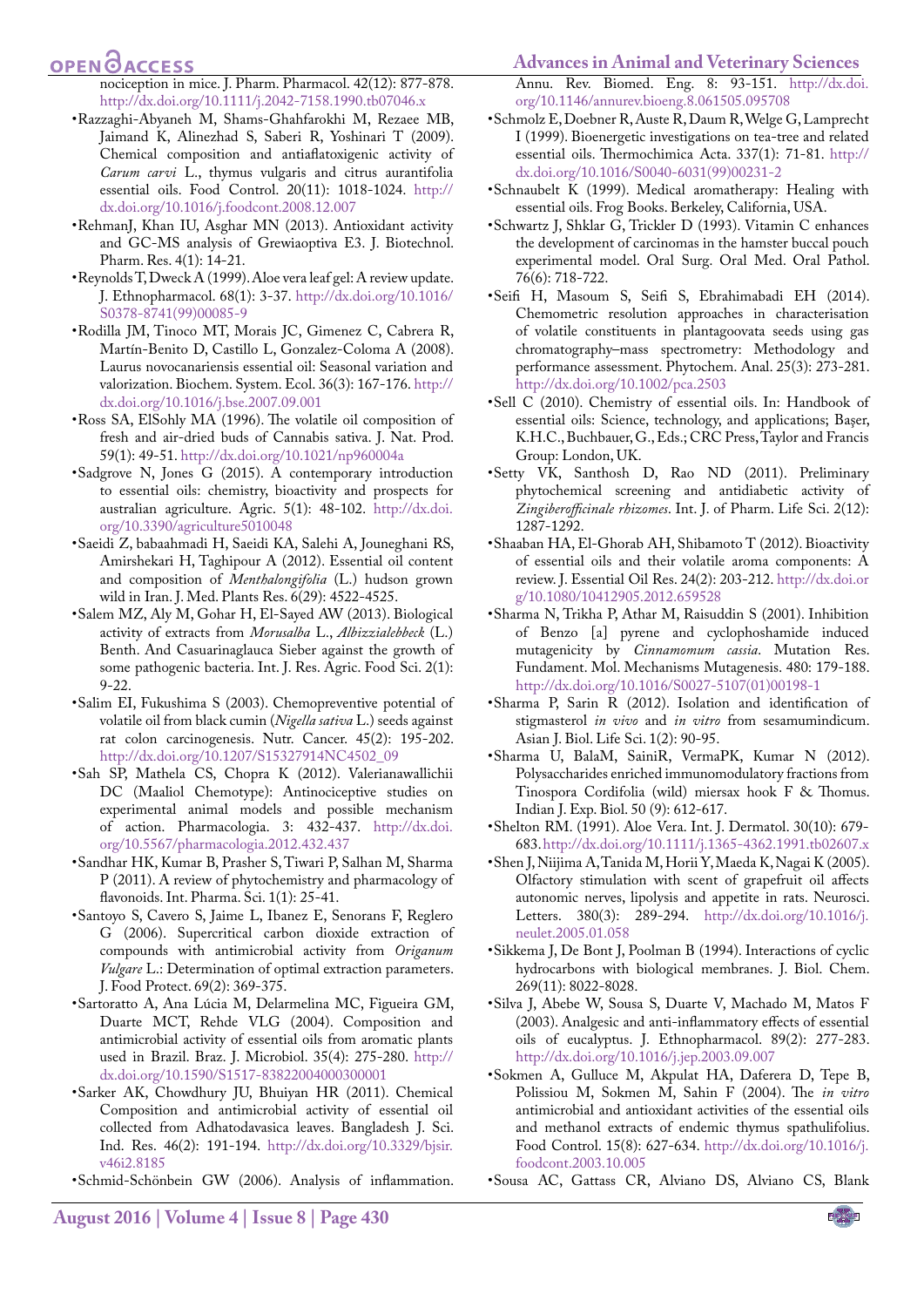### **OPEN**<sub>d</sub>

- AF, Alves PB (2004). *Melissa Officinalis* L. Essential oil: Antitumoral and antioxidant activities. J. Pharm. Pharmacol. 56(5): 677-681.<http://dx.doi.org/10.1211/0022357023321>
- •Sousa DPD, Júnior GA, Andrade LN, Calasans FR, Nunes XP, Barbosa-Filho JM, Batista JS (2008). Structure and spasmolytic activity relationships of monoterpene analogues found in many aromatic plants. Zeitschrift für Naturforschung C. 63(11-12): 808-812. [http://dx.doi.](http://dx.doi.org/10.1515/znc-2008-11-1205) [org/10.1515/znc-2008-11-1205](http://dx.doi.org/10.1515/znc-2008-11-1205)
- •Stefanello MÉA, Cervi AC, Ito IY, Salvador MJ, Wisniewski Jr A, Simionatto EL (2008). Chemical composition and antimicrobial activity of essential oils of eugenia Chlorophylla (Myrtaceae). J. Essential Oil Res. 20(1): 75-78. <http://dx.doi.org/10.1080/10412905.2008.9699427>
- •Sugawara Y, Hara C, Tamura K, Fujii T, Nakamura KI, Masujima T, Aoki T (1998). Sedative effect on humans of inhalation of essential oil of linalool: Sensory evaluation and physiological measurements using optically active linalools. Analytica Chimica Acta. 365(1): 293-299. [http://dx.doi.org/10.1016/](http://dx.doi.org/10.1016/S0003-2670(97)00639-9) [S0003-2670\(97\)00639-9](http://dx.doi.org/10.1016/S0003-2670(97)00639-9)
- •Suhr KI, Nielsen PV (2003). Antifungal activity of essential oils evaluated by two different application techniques against rye bread spoilage fungi. J. Appl. Microbiol. 94(4): 665-674. <http://dx.doi.org/10.1046/j.1365-2672.2003.01896.x>
- •Suresh C, Senthilkumar S, Vijayakumari K (2012). Phytochemical and GC-MS analysis of euphorbia hirta Linn. Leaf. Int. J. Inst. Pharm. Life Sci. 2(3): 135-139.
- •Svoboda K, Hampson J, Hunter T (1999). Secretory tissues: Storage and chemical variation of essential oils in secretory tissues of higher plants and their bioactivity. Int. J. Aromather. 9(3): 124-131. [http://dx.doi.org/10.1016/](http://dx.doi.org/10.1016/S0962-4562(98)80007-6) [S0962-4562\(98\)80007-6](http://dx.doi.org/10.1016/S0962-4562(98)80007-6)
- <span id="page-11-0"></span>•Taha KF, Hetta MH, Ali ME, Yassin NZ, Guindi ODE (2011). The pericarp of *Pisumsativum* L. (Fabaceae) as a biologically active waste product. Planta. Med. 77: 22. [http://dx.doi.](http://dx.doi.org/10.1055/s-0031-1282629) [org/10.1055/s-0031-1282629](http://dx.doi.org/10.1055/s-0031-1282629)
- •Tahrouch S, Rapior S, Belahsen Y, BessiereJ, AndaryC (1998). Voltile constituents of Peganumharmala (Zygopyllaceae). Acta Bot. Gallica. 145(2): 121-124.
- •Tanaka A, Shibamoto T (2008). Antioxidant and antiinflammatory activities of licorice root (Glycyrrhiza Uralensis): aroma extract. Paper presented at the ACS symposium series. [http://dx.doi.org/10.1021/bk-2008-](http://dx.doi.org/10.1021/bk-2008-0993.ch020) [0993.ch020](http://dx.doi.org/10.1021/bk-2008-0993.ch020)
- •Tan QLP, Ai MV, Minh NTT (2011). Volatile constituents of essential oil from citrus sinensis grown in TienGiang Province, Vietnam. Asian J. Food Ag-Ind. 4(03): 183-186.
- •Tanveer H, Ali S, Asi MR (2012). Appraisal of an important flavonoid, quercetin in callus cultures of Citrulluscolocynthis. Int. J. Agric. Biol. 24(1): 528–532.
- •Tepe B, Donmez E, Unlu M, Candan F, Daferera D, Vardar-Unlu G, Polissiou M, Sokmen A (2004). Antimicrobial and antioxidative activities of the essential oils and methanol extracts of salvia cryptantha (Montbret Et Aucher Ex Benth.) and Salvia Multicaulis (Vahl). Food Chem. 84(4): 519-525. [http://dx.doi.org/10.1016/S0308-8146\(03\)00267-X](http://dx.doi.org/10.1016/S0308-8146(03)00267-X)
- •Temelli F, Saldan ˜a M, Moquin P, Sun M (2007). Supercritical fluid extraction of specialty oils. In: Martı ´nez J (ed) Supercritical fluid extraction of nutraceuticals and bioactive compounds. CRC Press, Boca Raton. Pp. 52–80.
- •Thangavelu D, Thangavelu T (2012). Pharmacognostic and phytochemical Studies on Gymnemasylvestre R. Br. Hairy Variant. Int. J. Pharm. Phytopharmacol. Res. 2(3): 143-147.
- •Tomaino A, Cimino F, Zimbalatti V, Venuti V, Sulfaro V, De Pasquale A, Saija A (2005). Influence of heating on antioxidant activity and the chemical composition of some spice essential oils. Food Chem. 89(4): 549-554. [http://](http://dx.doi.org/10.1016/j.foodchem.2004.03.011) [dx.doi.org/10.1016/j.foodchem.2004.03.011](http://dx.doi.org/10.1016/j.foodchem.2004.03.011)
- •Tongnuanchan P, Benjakul S (2014). Essential oils: Extraction, bioactivities, and their uses for food preservation. J. Food Sci. 79(7): 1231-1249. [http://dx.doi.org/10.1111/1750-](http://dx.doi.org/10.1111/1750-3841.12492) [3841.12492](http://dx.doi.org/10.1111/1750-3841.12492)
- •Trichopoulou A, Lagiou P, Kuper H, Trichopoulos D (2000). Cancer and mediterranean dietary traditions. Cancer Epidemiol. Biomark. Prevent. 9(9): 869-873.
- •Tripathi P, Dubey N, Shukla A (2008). Use of some essential oils as post-harvest botanical fungicides in the management of grey mould of grapes caused by botrytis cinerea. World J. Microbiol. Biotechnol. 24(1): 39-46. [http://dx.doi.](http://dx.doi.org/10.1007/s11274-007-9435-2) [org/10.1007/s11274-007-9435-2](http://dx.doi.org/10.1007/s11274-007-9435-2)
- •Tsai SY, Huang SJ, Chyau CC, Tsai CH, Weng CC, Mau JL (2011). Composition and antioxidant properties of essential oils from Curcuma rhizome. Asian J. Arts Sci. 2(1): 57-66.
- •Turina ADV, Nolan M, Zygadlo J, Perillo M (2006). Natural terpenes: self-assembly and membrane partitioning. Biophysic. Chem. 122(2): 101-113. [http://dx.doi.](http://dx.doi.org/10.1038/nature05214) [org/10.1038/nature05214](http://dx.doi.org/10.1038/nature05214)
- •Tzakou O, Loukis A, Said A (2007). Essential oil from the flowers and leaves of *Cassia fistula* L. J. Essential Oil Res. 19(4): 360-361. [http://dx.doi.org/10.1080/10412905.2007.](http://dx.doi.org/10.1080/10412905.2007.9699305) [9699305](http://dx.doi.org/10.1080/10412905.2007.9699305)
- <span id="page-11-2"></span>•Uchida H, Ohyama K, Suzuki M, Yamashita H, Muranaka T, Ohyama K (2010). Triterpenoid levels are reduced during *Euphorbia tirucalli* L. callus formation. Plant Biotechnol. 27(1): 105-109. [http://dx.doi.org/10.5511/](http://dx.doi.org/10.5511/plantbiotechnology.27.105) [plantbiotechnology.27.105](http://dx.doi.org/10.5511/plantbiotechnology.27.105)
- •Uedo N, Tatsuta M, Iishi H, Baba M, Sakai N, Yano H, Otani T (1999). Inhibition by D-Limonene of gastric carcinogenesis induced by N-Methyl-N′-Nitro-N-nitrosoguanidine in wistar rats. Cancer Letters. 137(2): 131-136. [http://dx.doi.](http://dx.doi.org/10.1016/S0304-3835(98)00340-1) [org/10.1016/S0304-3835\(98\)00340-1](http://dx.doi.org/10.1016/S0304-3835(98)00340-1)
- •Ultee A, Bennik M, Moezelaar R (2002). The Phenolic hydroxyl group of carvacrol is essential for action against the food-borne pathogen bacillus cereus. Appl. Environ. Microbiol. 68(4): 1561-1568. [http://dx.doi.org/10.1128/](http://dx.doi.org/10.1128/AEM.68.4.1561-1568.2002) [AEM.68.4.1561-1568.2002](http://dx.doi.org/10.1128/AEM.68.4.1561-1568.2002)
- •Ultee A, Kets EP, Alberda M, Hoekstra FA, Smid EJ (2000). Adaptation of the food-borne pathogen bacillus cereus to carvacrol. Arch. Microbiol. 174(4): 233-238. [http://dx.doi.](http://dx.doi.org/10.1007/s002030000199) [org/10.1007/s002030000199](http://dx.doi.org/10.1007/s002030000199)
- •Usman LA, Hamid AA, Muhammad NO, Olawore NO, Edewor TI, Saliu BK (2010). Chemical constituents and anti-inflammatory activity of leaf essential oil of nigerian grown *Chenopodium album* L. EXCLI J. 9: 181-186
- <span id="page-11-1"></span>•Vázquez AM, Demmel GI, Criado SG, Aimar ML, Cantero JJ, Rossi LI, Velasco MI (2011). Phytochemistry of *Tagetesminuta* L.(Asteraceae) from Córdoba, Argentina: Comparative study between essential oil and HS-SPME analyses. Bol. Latinoamer Caribe Plant Med. Aromat. 10(4): 351-362.
- •Vijayalakshmi K, Nadhiya K, Haripriya D, Ranjani R (2014). In silico docking analysis of secondary metabolites of *Bauhinia variegata* and *Garciniacambogia* with retinol binding protein as target for obesity. Int. J. Pharm. Phytochem. Res. 6(3): 636-642.
- •Vogler B, Ernst E (1999). Aloe vera: A systematic review of its

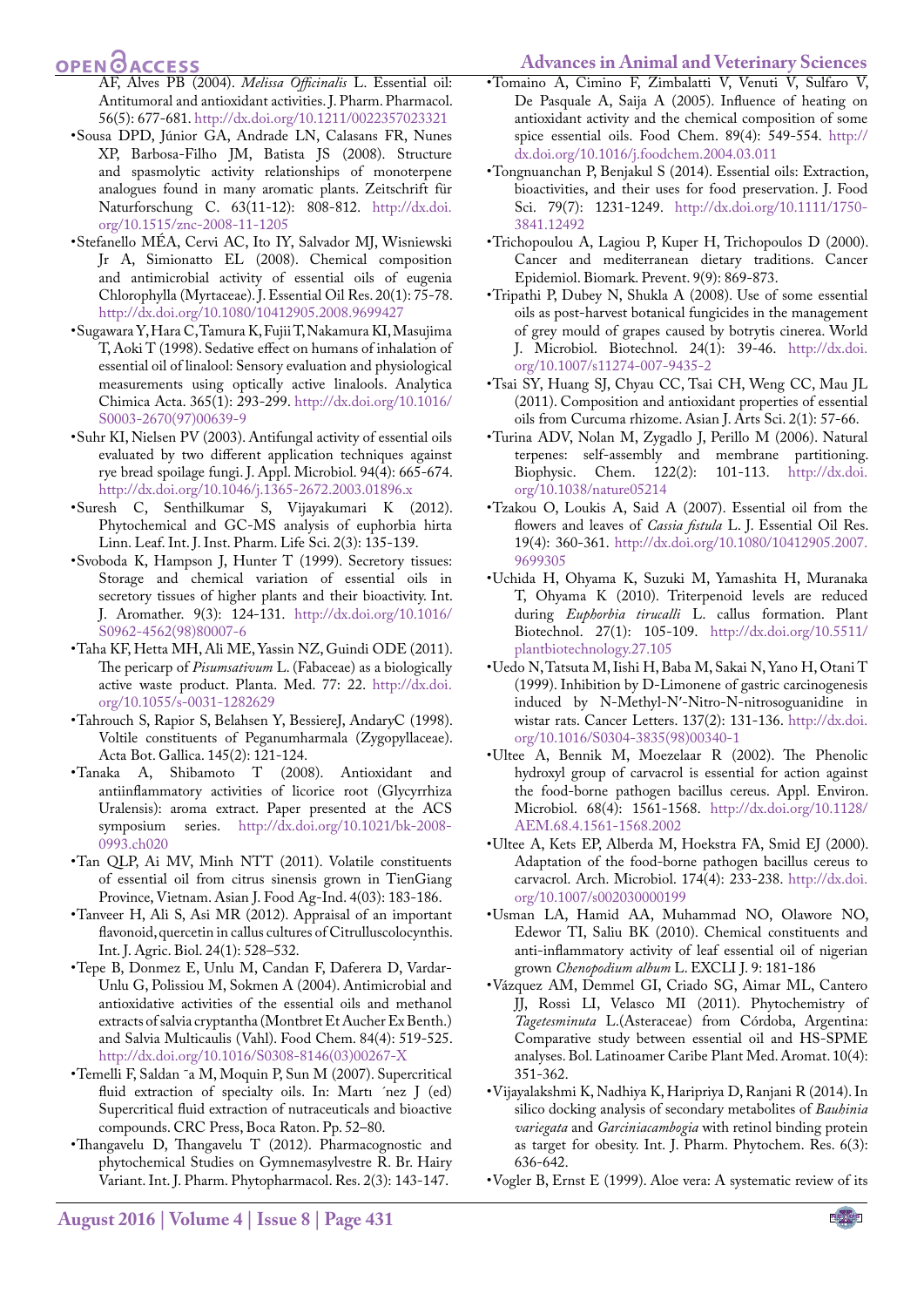## **OPEN OACCESS**

clinical effectiveness. Br. J. Gen. Pract. 49(447): 823-828.

- <span id="page-12-0"></span>•Wahab SMA, El-Fiki NM, Amin WMA, Mostafa SF (2007). Study of fixed oil of certain natural plants used as diuretic and volatile constituents in radish seeds and roots. Pharmacognosy Department, Faculty of Pharmacy, Cairo University, Kasr El-Aini Street.
- •Wafaa A, Howaida I, Amer H, El-Safty MM (2007). Chemical composition and *'in vitro'* antiviral activity of *Azadirachtaindicaa. juss* (Neem) leaves and fruits against newcastle disease virus and infectious bursal disease virus. Aust. J. Basic Appl. Sci. 1(4): 801-812.
- •Wang Y, Kays SJ (2000). Contribution of volatile compounds to the characteristic aroma of baked 'jewel' sweetpotatoes. J. Am. Soc. Hort. Sci. 125(5): 638–643.
- •Weber WJ, Morris JC (1963). Kinetics of adsorption on carbon from solution. J. Sanitary Engineer. Divis. 89(2): 31-60.
- •Wei A, Shibamoto T (2010). Antioxidant / Lipoxygenase inhibitory activities and chemical compositions of selected essential oils. J. Agric. Food Chem. 58(12): 7218-7225. <http://dx.doi.org/10.1021/jf101077s>
- <span id="page-12-1"></span>•Yi-xia G, Xiang-jun Z (2009). Chemical constituents of essential oil from leaves of *Capsella bursa-pastoris* L. Resour. Dev. Mark. 25:1070–1071.
- •Yamaguchi K, Shinohara C, Kojima S, Sodeoka M, Tsuji T (1999). (2 E, 6 R)-8-Hydroxy-2, 6-Dimethyl-2-Octenoic acid, a novel anti-osteoporotic monoterpene, isolated from cistanche salsa. Biosci. Biotechnol. Biochem. 63(4): 731-735. <http://dx.doi.org/10.1271/bbb.63.731>
- •Yang Z, Wu N, Zu Y, Fu Y (2011). Comparative anti-infectious bronchitis virus (IBV) activity of (-)-Pinene: Effect on

### **Advances in Animal and Veterinary Sciences**

nucleocapsid (N) protein. Molecules. 16(2): 1044-1054. <http://dx.doi.org/10.3390/molecules16021044>

- •Yanishlieva-Maslarova N, Heinonen I (2001). Sources of natural antioxidants: Vegetables, fruits, herbs, spices and teas. antioxidants in food–eds. Pokorný J. Yanishlieva N., Gordon M., CRC Press, Boca Raton FL. Pp. 210-263. [http://dx.doi.](http://dx.doi.org/10.1201/9781439823057.ch10) [org/10.1201/9781439823057.ch10](http://dx.doi.org/10.1201/9781439823057.ch10)
- <span id="page-12-2"></span>•Zab R, Kumar AP, Bhaskar A (2012). Phytochemical evaluation by GC-MS and in vitro antioxidant activity of Punicagranatum fruit rind extract. J. Chem. Pharm. Res. 4(6): 2869-2873.
- •Zellner BDA, Dugo P, Dugo G, Mondello L (2010). Analysis of essential oils. In: Handbook of essential oils: Science, technology and applications; Eds.; CRC Press, Taylor and Francis Group: London, UK.
- •Zhao H, Huang L, Qin L, Huang B (2011). Antioxidative and anti-inflammatory properties of Chushizi oil from Fructus Broussonetiae. J. Med. Plant Res. 5(28): 6407-6412.
- •Zeng WC, Zhang Z, Gao H, Jia LR, He Q (2012).Chemical composition, antioxidant, and antimicrobial activities of essential oil from pine needle (Cedrusdeodara). J. Food Sci. 77(7): 824-829. [http://dx.doi.org/10.1111/j.1750-](http://dx.doi.org/10.1111/j.1750-3841.2012.02767.x) [3841.2012.02767.x](http://dx.doi.org/10.1111/j.1750-3841.2012.02767.x)
- •Zheng S, Yang H, Zhang S, Wang X, Yu L, Lu J, Li J (1997). Initial study on naturally occurring products from traditional chinese herbs and vegetables for chemoprevention. J. Cell. Biochem. 67(S27): 106-112. [http://dx.doi.](http://dx.doi.org/10.1002/(SICI)1097-4644(1997)27+%3C106::AID-JCB17%3E3.0.CO;2-L) [org/10.1002/\(SICI\)1097-4644\(1997\)27+<106::AID-](http://dx.doi.org/10.1002/(SICI)1097-4644(1997)27+%3C106::AID-JCB17%3E3.0.CO;2-L)[JCB17>3.0.CO;2-L](http://dx.doi.org/10.1002/(SICI)1097-4644(1997)27+%3C106::AID-JCB17%3E3.0.CO;2-L)

| S<br>No         | <b>Plant Name</b>                              | Compound 1<br>(%)                                                                       | Compound 2<br>(%)                                   | Compound 3<br>(%)                                              | Compound 4<br>(%)                    | Compound 5<br>(%)                     | References                      |
|-----------------|------------------------------------------------|-----------------------------------------------------------------------------------------|-----------------------------------------------------|----------------------------------------------------------------|--------------------------------------|---------------------------------------|---------------------------------|
| $\mathbf{1}$    | Terminalia arjuna                              | 2-Fluro Propane<br>(3.32)                                                               | 9-Octadecenoic<br>acid (z), hexyl<br>ester $(4.23)$ | Ethyl Benzene<br>(5.63)                                        | $P - X$ ylene<br>(6.60)              | Norpseu-<br>doephedrine<br>(8.42)     | (Ramesh et al.,<br>2015)        |
| $\overline{2}$  | Bauhinia variegate                             | 1,2,3 Propanet-<br>riol 2-Propanone<br>Hydroperoxide<br>Triacetin Glycerol<br>1,2(21.4) | Diacetate<br>Bicycloheptane<br>1,19<br>(2.24)       | Eicosadiene<br>3,7,11,15-Te-<br>trame-<br>$thyl-(27.42)$       | Ethyl ester<br>(3.24)                | Phthalic acid<br>(4.64)               | (Vijayalakshmi<br>et al., 2014) |
| $\mathcal{R}$   | <i>Cuminum cyminum</i> $\alpha$ -pinene (29.2) |                                                                                         | Limonene<br>(21.7)                                  | 1,8-cineole<br>(18.1)                                          | Linalool (10.5) $\alpha$ -terpineole | (3.17)                                | (Mohammad et<br>al., $2012$ )   |
| $\overline{4}$  | Viola odorata                                  | 1-Phenyl butanone Linalool<br>(22.43)                                                   | (7.33)                                              | Benzyl alcohol<br>(5.65)                                       | $\alpha$ -Cadinol<br>(4.91)          | Globulol<br>(4.32)                    | (Hammami et<br>al., $2011$ )    |
| $5\overline{2}$ | Capsella bursa<br>pestoris                     | 1-Guanidino suc-<br>cinimide (21.28)                                                    | Phytol<br>(18)                                      | 2-Penta de-<br>canone, 6, 10,<br>14-tri methyl-<br>(9.6)       | Oleic Acid<br>(4.71)                 | 7-Hexa<br>decanoic acid<br>(22.97)    | (Yi-xia et al.,<br>2009)        |
| 6               | Allium sativum                                 | Trisulfide,<br>di-2-propenyl<br>(46.52)                                                 | Disulfide,<br>di-2-propenyl<br>(14.30)              | Trisulfide, me-<br>thyl 2-propenyl sulfide $(7.15)$<br>(10.88) | Diallyl di-                          | Octane,<br>$4brom - (4.16)$           | (Douiri et al.,<br>2013)        |
| $\overline{7}$  | Mintha spicata                                 | Carvone (59.40)                                                                         | Limonène<br>(6.129)                                 | Germacrène-D<br>(4.665)                                        | 1,8 cinéole<br>(3.800)               | $\beta$ -caryo<br>phyllène<br>(2.969) | (Boukhebti et<br>al., $2011$ )  |

#### <span id="page-12-3"></span>**Table 1:** Essential Oil Profile of Ninety (90) Medicinal Plants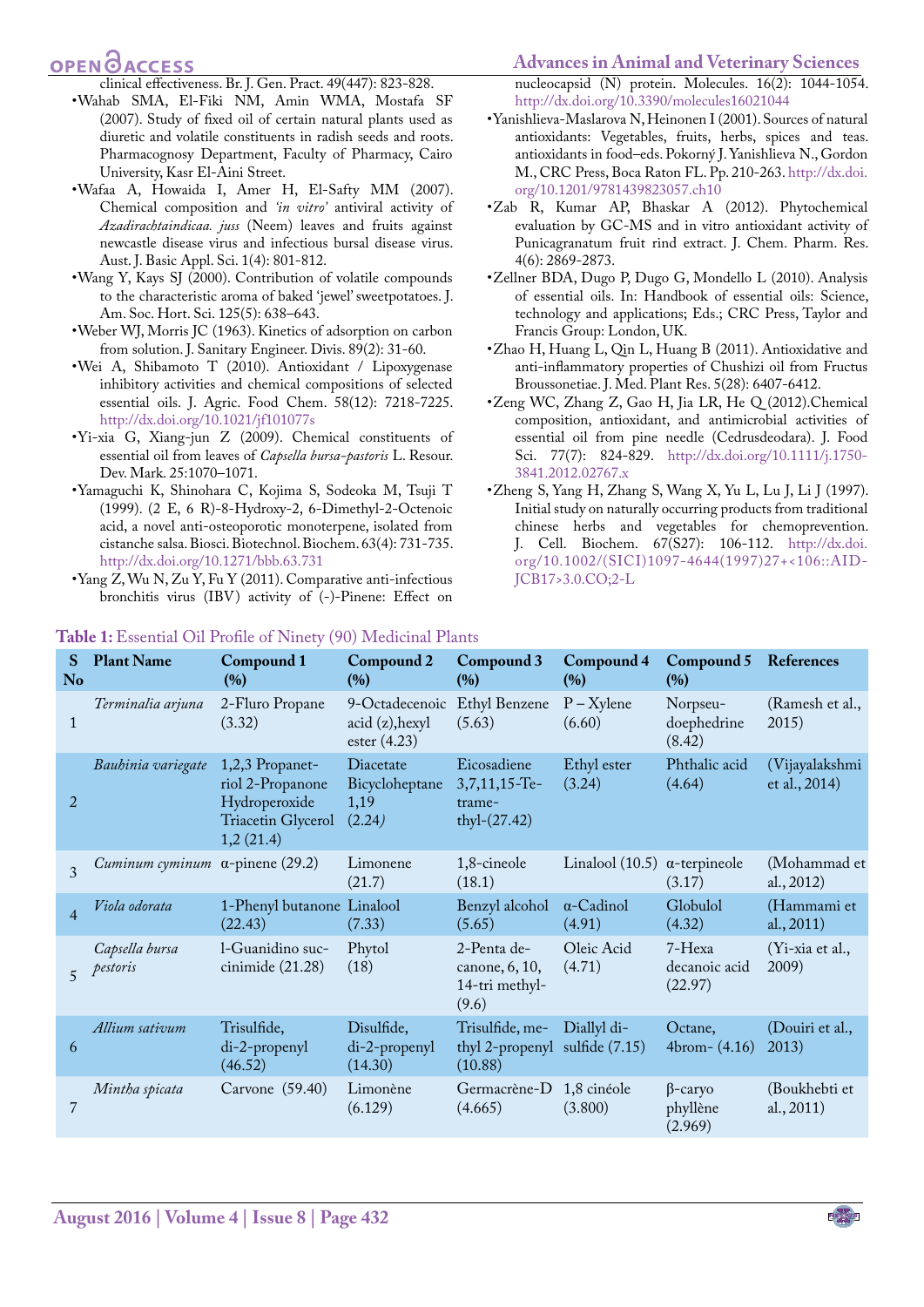|    | <b>OPEN OACCESS</b> |                                    |                                                                             |                                                              |                                                                                      |                                                                                                           | <b>Advances in Animal and Veterinary Sciences</b> |
|----|---------------------|------------------------------------|-----------------------------------------------------------------------------|--------------------------------------------------------------|--------------------------------------------------------------------------------------|-----------------------------------------------------------------------------------------------------------|---------------------------------------------------|
| 8  | Trigonella foenum   | Palmidrol(28.72)                   | Octanamide,<br>$n-(2-hydroxy)$<br>ethyl) (24.47)                            | Dioctyl phtha-<br>late (15.03)                               | D-limonene<br>(14.58)                                                                | 1-carvone<br>(9.85)                                                                                       | (Pande et al.,<br>2011)                           |
| 9  | Euphorbia tirucalli | Campesterol (1.06) Eupho (25.6)    |                                                                             | b-Amyrin<br>(6.15)                                           | Glutinol (17.1) b-sitosteroln                                                        | (14.4)                                                                                                    | (Uchida et al.,<br>2010)                          |
| 10 | Cyperus rotundus    | 5-oxo-isolongifo-<br>lene (16.268) | $\alpha$ -gurjunene<br>(10.219)                                             | (z)-Valerenyl<br>acetate (8.888)                             | $\alpha$ -Salinene<br>(4.480)                                                        | Valerenic acid<br>(3.669)                                                                                 | (Bisht et al.,<br>2011)                           |
| 11 | Saussureae lappa    | Dehydrocostus<br>lactone $(46.75)$ | Costunolide<br>(9.26)                                                       | 8-cedren-13-ol<br>(5.06)                                     | $\alpha$ -curcumene<br>(4.33)                                                        |                                                                                                           | (Liu et al.,<br>2011)                             |
| 12 | Solanum nigrum      | Germacrene D<br>(14.8)             | Pentadecanal<br>(11.4)                                                      | $\beta$ -Elemene<br>(10.1)                                   | $\alpha$ -Bulnesene<br>(7.9)                                                         | δ-Cadinene<br>(6.0)                                                                                       | (Akintayo et<br>al., 2013)                        |
| 13 | Zizyphus jujoba     | Eugenol (48.3)                     | Isoeugenol<br>(11.83)                                                       | Caryophyllene<br>(9.16)                                      | Eucalyptol<br>(3.27)                                                                 | Caryophyllene<br>oxide $(3.14)$                                                                           | (Al-Reza et al.,<br>2010)                         |
| 14 | Eugenia aromatica   | Eugenol (71.56)                    | Eugenyl acetate<br>(8.99)                                                   | Caryophyllene<br>oxide (1.67)                                | Nootkatin<br>(1.05)                                                                  | Phenol-4- $(2,$<br>3-dihydro-7-<br>methoxy-3-<br>methyl $5-$ (1-<br>propenyl)-2-<br>benzofurane<br>(0.98) | (Nassar et al.,<br>2007)                          |
| 15 | Glycyrrhiza glabra  | Ethylenimine<br>(1.57)             | Methacrylo<br>nitrile<br>(9.69)                                             | 2-Propene<br>nitrile, 2-methyl (2.25)<br>(7.86)              | Linalool                                                                             | Aspartic acid<br>(1.44)                                                                                   | (Chouitah et<br>al., 2011)                        |
| 16 | Piper longum        | $\beta$ -caryophyllene<br>(33.44)  | 3-carene (7.58)                                                             | Eugenol (7.39)                                               | d-limonene<br>(6.70)                                                                 | Zingiberene<br>(6.68)                                                                                     | (Liu et al.,<br>2007)                             |
| 17 | Crocus sativus      | Catechol (5.19)                    | Vanillin (8.24)                                                             | Salicylic acid<br>(7.98)                                     | Cinnamic acid<br>(8.56)                                                              | Gentisic acid<br>(2.94)                                                                                   | (Esmaeili et al.,<br>2011)                        |
| 18 | Piper nigrum        | $\beta$ -caryophyllene<br>(23.49)  | 3-carene<br>(22.20)                                                         | d-limonene<br>(18.68)                                        | $\beta$ -pinene<br>(8.92)                                                            | $\alpha$ -pinene<br>(4.03)                                                                                | (Liu et al.,<br>2007)                             |
| 19 | Tagetes minuta      | Trans-tagetenone<br>(32.3)         | Cis-tagetenone<br>(20.9)                                                    | Dihydrota<br>getone<br>(9.7)                                 | Trans-pino<br>carvyl acetate<br>(7.1)                                                | Carvone<br>(4.3)                                                                                          | (Vázquez et al.,<br>2011)                         |
| 20 | Thymus linearis     | Thymol<br>(36.5)                   | Carvacrol<br>(9.50)                                                         | Thymyl acetate<br>(7.30)                                     | $\beta$ -caryophyl-<br>lene $(5.76)$                                                 |                                                                                                           | (Hussain et al.,<br>2013)                         |
| 21 | Carum carvi         | Carvone<br>(23.3)                  | Limonene<br>(18.2)                                                          | Germacrene D<br>(16.2)                                       | Trans-dihydro- Carvacrol<br>carvone $(14.0)$                                         | (6.7)                                                                                                     | (Iacobellis et<br>al., 2005)                      |
| 22 | Mentha piperata     | Linalool<br>(51.0)                 | Carvone<br>(23.42)                                                          | 3-octanol (10.1) Terpin-4-o                                  | (8.00)                                                                               | Trans-caryo-<br>phylline (2.31)                                                                           | (Sartoratto et<br>al., 2004)                      |
| 23 | Nigella sativa      | Trans-Anethole<br>(27.1)           | Thymoquinone<br>(11.8)                                                      | p-Cymene<br>(9.0)                                            | Longifolene<br>(5.7)                                                                 | Limonene<br>(4.3)                                                                                         | (Gerige et al.,<br>2009)                          |
| 24 | Acacia nilotica     | Menthol (34.9)                     | Limonene<br>(15.3)                                                          |                                                              |                                                                                      |                                                                                                           | (Ogunbinu et<br>al., 2010)                        |
| 25 | Adhatoda vasica     | Borneol<br>(58.60)                 | Bicyclo[jun-<br>$dec-4$ -ene, 4,<br>11-trimethyl-8<br>-Methylene<br>(14.56) | $2$ , tert 1-bu-<br>tyl-1,4-dimeth-<br>oxy benzene<br>(6.50) | $1,1,4$ a trime-<br>thyl-5,6-di-<br>methylenedec-<br>ahydro<br>naphthalene<br>(5.28) | Ethano naph-<br>thalene<br>(2.82)                                                                         | (Sarker et al.,<br>2011)                          |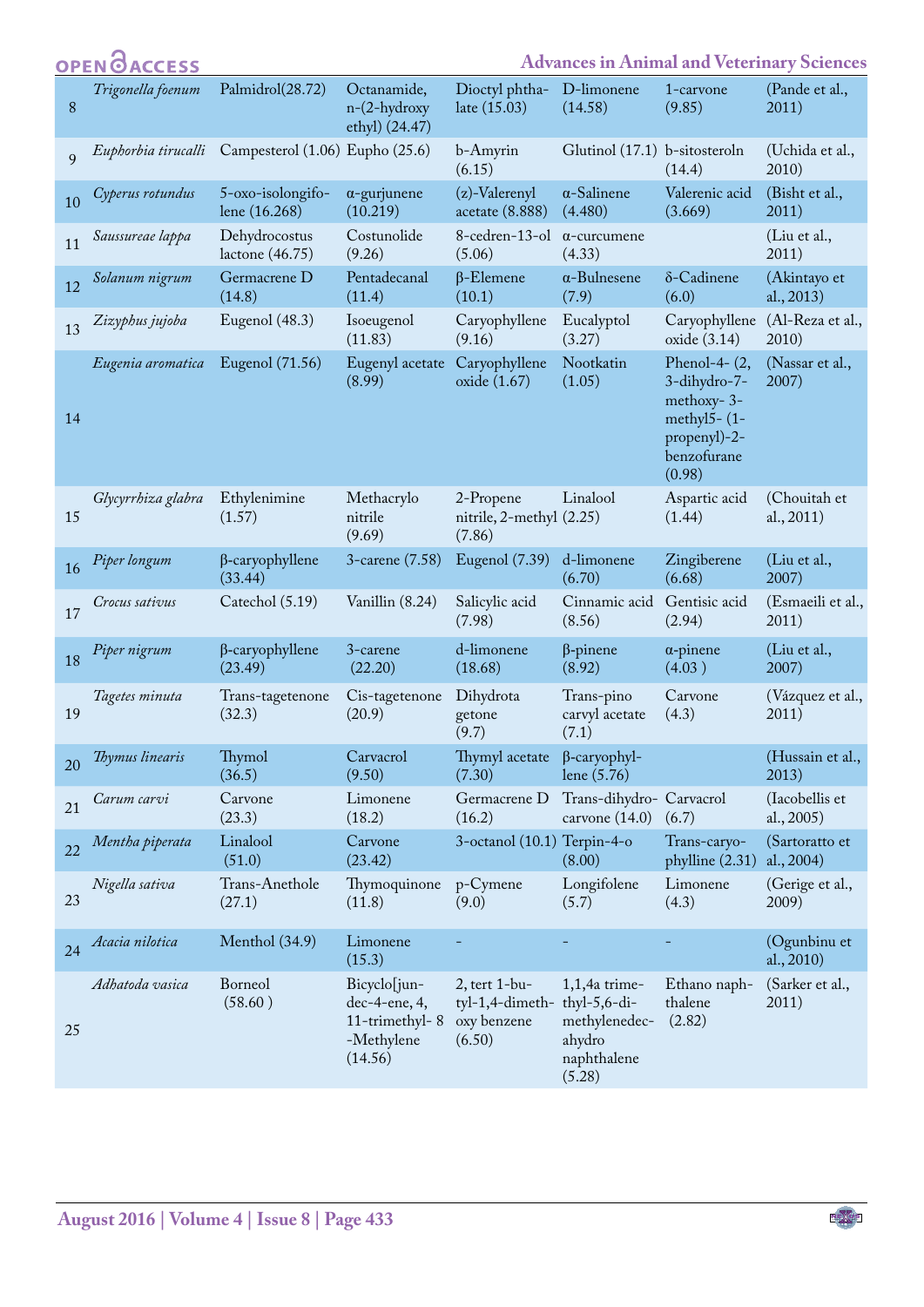|    | <b>OPEN ØACCESS</b>                       |                                                                                                      |                                                                         |                                                                                  | <b>Advances in Animal and Veterinary Sciences</b>                         |                                                                                                                                         |                                           |
|----|-------------------------------------------|------------------------------------------------------------------------------------------------------|-------------------------------------------------------------------------|----------------------------------------------------------------------------------|---------------------------------------------------------------------------|-----------------------------------------------------------------------------------------------------------------------------------------|-------------------------------------------|
| 26 | Psidiumg uajava                           | $3, 6$ -Dioxa-2, 4, 5,<br>$7$ -tetraoctane, $2, 2,$<br>$4, 4, 5, 5, 7, 7$ -<br>Octamethyl<br>(11.67) | Cyclononane<br>(10.66)                                                  | Pyridaz-<br>$in-3(2H)$ -one,<br>4-amino-5-<br>chloro-2-phenyl amino-5-<br>(9.35) | Pyridazin-3<br>$(2H)$ -one,<br>4- diacetyl-<br>chloro-2-<br>Phenyl (7.35) | N-Methyl-<br>rhodanine<br>(5.01)                                                                                                        | (Aponjolosun<br>et al., 2011)             |
| 27 | Cassia fistula                            | (E)-nerolidol<br>(38.0)                                                                              | 2-hexadecanone -<br>(17.0)                                              |                                                                                  |                                                                           |                                                                                                                                         | (Tzakou et al.,<br>2007)                  |
| 28 | Cannabis sativa                           | Beta-myrcene<br>(myrcene)<br>$(67.11\%)$                                                             | Limonene<br>(cinene, nesol,<br>cajeputene)<br>(16.38)                   | Linalool<br>(beta-linalool,<br>linalyl alcohol)<br>$(2.80\%)$                    | Beta-caryo-<br>phyllene<br>(1.33)                                         | a-pinene<br>(pinene, $2-1$<br>(1.11)                                                                                                    | (Ross et al.,<br>1996)                    |
| 29 | Allium cepa                               | Dimethyl-trisulfide Methyl-pro-<br>(16.64)                                                           | pyl-trisulfide<br>(14.21)                                               | Methyl-<br>$(1$ -pro pe-<br>nyl)-disulfide<br>(13.14)                            | Diallyl-di-<br>sulfide (28.05)                                            | Diallyl-tri-<br>sulfide (33.55)                                                                                                         | (Kocić-Tanack-<br>ov et al., 2012)        |
| 30 | Phoenix dactylifera                       | Oleic<br>(49.8)                                                                                      | Lauric<br>(13.1)                                                        | Myristic<br>(11.5)                                                               | Palmitic<br>(11.3)                                                        | Linoleic<br>(8.9)                                                                                                                       | (Al-Shahib et<br>al., 2003)               |
| 31 | <i>chenopodium album</i> p- cymene (40.9) |                                                                                                      | Ascaridole<br>(15.5)                                                    | Pinane-2-ol<br>(9.9)                                                             | $\alpha$ -pinene<br>(7.0)                                                 | $\beta$ -pinene<br>(6.2)                                                                                                                | (Negi et al.,<br>2013)                    |
| 32 | Abutilon indicum                          |                                                                                                      | 9,12-Octa<br>decadienoyl<br>chloride, $(Z,Z)$ -<br>(11.7227)            | Linolenin,<br>$1$ -mono-<br>(13.6683)                                            | Vitamin E<br>(11.8398)                                                    | 2,2,4-Trime-<br>thyl- $3-(3,$<br>8, 12, 16<br>tetramethyl-<br>hepta deca-3,<br>7, 11, 15-tetra<br>enyl) -cyc-<br>lo hexanol<br>(7.9571) | (Ramasubra-<br>maniaraja et al.,<br>2011) |
| 33 | Zanthoxylum ar-<br>matum                  | Bornyl<br>acetate<br>$(16.61 - 22.66)$                                                               | Cymene<br>$(8.25 - 12.50)$                                              | á-copaene<br>$(7.54 - 7.59)$                                                     | á-copaene<br>$(7.54 - 7.59)$                                              | Camphene<br>$(4.32 - 4.66)$                                                                                                             | (Usman et al.,<br>2010)                   |
| 34 | Citrus limon                              | Limonene<br>(65.65)                                                                                  | b-pinene<br>(11.00)                                                     | g-terpinene<br>(9.01)                                                            | a-pinene<br>(1.88)                                                        | Sabinene<br>(1.05)                                                                                                                      | (de Rodríguez<br>et al., 1998)            |
| 35 | Sida cordifolia                           | Ephedrine<br>(68.27)                                                                                 | Vasicinol<br>(20.99)                                                    | Hypaphorine<br>(3.97)                                                            | Vasicinone<br>(3.97)                                                      |                                                                                                                                         | (Joseph et al.,<br>2011)                  |
| 36 | Corriandrum<br>sativum                    | 2-decenoic acid<br>(30.8)                                                                            | E-11-tetra dece- Capric acid<br>noic acid (13.4) (12.7)                 |                                                                                  | Undecyl alco-<br>hol<br>(6.4)                                             | Tridecanoic<br>acid $(5.5)$                                                                                                             | (Bhuiyan et al.,<br>2009)                 |
| 37 | Ricinus communis                          | alpa-thujone<br>(31.71)                                                                              | 1,8-cineole<br>(30.98)                                                  | alpa-pinene<br>(16.88)                                                           | Camphor<br>(12.98)                                                        | Camphene<br>(7.48)                                                                                                                      | (Kadri et al.,<br>2011)                   |
| 38 | Lepidium sativum                          | Behinic acid<br>(36.617)                                                                             | Arachidonic<br>(25.611)                                                 | Linoleic<br>(14.651)                                                             | Palmitic<br>(11.249)                                                      | Lauric<br>(7.315)                                                                                                                       | (Ottai et al.,<br>2012)                   |
| 39 | Sesamum indicum                           | Flavonol<br>(13.16)                                                                                  | Anthraquinone Hexadecanol-<br>(9.86)                                    | icacid, methyl<br>ester $(6.27)$                                                 | Ketopinic acid<br>(8.9)                                                   | Stigmasterol<br>(4.82)                                                                                                                  | (Sharma et al.,<br>2012)                  |
| 40 | Curcuma longa                             | ar-turmerone<br>(49.04)                                                                              | Humulene oxide Beta-selinene<br>(16.59)                                 | (10.18)                                                                          | Caryphyllene<br>oxide $(5.60)$                                            | Alpa-Humu-<br>lene<br>(3.41)                                                                                                            | (Tsai et al.,<br>2011)                    |
| 41 | Grewia asiatica                           | 1,2-epoxy-184<br>(5.618)                                                                             | $1-(2, cyano-$<br>2-ethyl bu-<br>tyl)3-isopropyl<br>urea<br>225 (5.935) | Hexadecanoic<br>acid 270 (6.260)                                                 |                                                                           |                                                                                                                                         | (Rehman et al.,<br>2013)                  |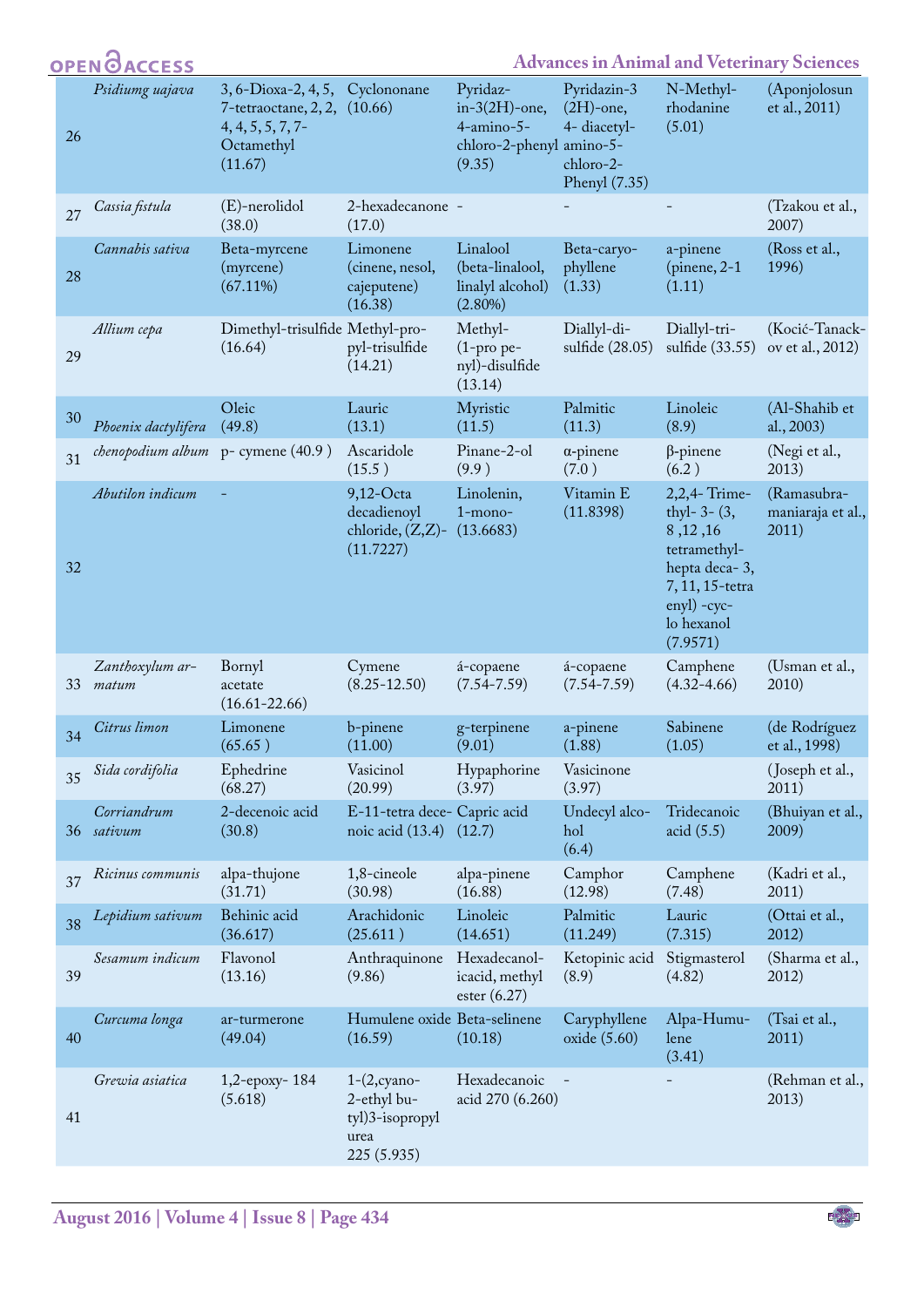|    | <b>OPEN</b> OACCESS                     |                                        |                                                                                        |                                                                             | <b>Advances in Animal and Veterinary Sciences</b> |                                                                           |                                      |  |  |  |
|----|-----------------------------------------|----------------------------------------|----------------------------------------------------------------------------------------|-----------------------------------------------------------------------------|---------------------------------------------------|---------------------------------------------------------------------------|--------------------------------------|--|--|--|
| 42 | Valeriana wallichii                     | Maaliol (36.8)                         | Beta-gurjunene Acoradiene<br>(21.3)                                                    | (9.9)                                                                       | Guaiol<br>(8.6)                                   | Alpha-san-<br>talene $(5.5)$                                              | (Sah et al.,<br>2012)                |  |  |  |
| 43 | Tribulus terrestris                     | $\alpha$ -Amyrin<br>(65.73%)           | 1,2-Benzene di- n- hexadecane<br>carboxylic acid,<br>diso<br>octy-<br>lester<br>(9.27) | oicacid<br>(8.83)                                                           | Octadecanoic<br>acid<br>(2.95)                    | Phytol<br>(0.99)                                                          | (Abirami et al,<br>2011)             |  |  |  |
| 44 | Origanum vulgare                        | Carvacrol<br>(18.06)                   | Thymol<br>(7.36)                                                                       | Gamma-ter-<br>pinene<br>(5.25)                                              | p-cymene<br>(5.02)                                | Limonene<br>(4.68)                                                        | (Derwich et al.,<br>2010)            |  |  |  |
| 45 | Datura stromium                         | Oleic acid Methyl<br>ester<br>(22.760) | Elaidic acid<br>methyl ester<br>(21.866)                                               | Alpha-Lino-<br>lenicacid methyl acid methyl<br>ester (10.321)               | Palmitoleic<br>ester (8.559)                      | Gondoic acid<br>methyl ester<br>(5.767)                                   | (Koria et al.,<br>2012)              |  |  |  |
| 46 | Swertia chirata                         | Undecanoic acid<br>(28.63)             | 2-buten-2-one<br>(20.42)                                                               | Camphor<br>(18.40)                                                          | 2-Hepta de-<br>canone (14.72)                     | Cedrol<br>(13.07)                                                         | (Kyong-Su et<br>al., 2006)           |  |  |  |
| 47 | Punica granatum                         | Nitroisobutyl<br>glycerol<br>(19.02)   | Ethyl, al-<br>pha-d-glu-<br>copyranoside<br>(12.65)                                    | 3,5-Dihydroxy-<br>$6$ -methyl-2,3-<br>dihydro-4H-<br>pyran-4-one<br>(11.83) | Maltol<br>(9.46)                                  | 4-deuter-<br>io-transs-3,<br>4-dihy-<br>droxy-cyclo-<br>pentene<br>(9.41) | (Zab et al.,<br>2012)                |  |  |  |
| 48 | Cedrus deodara                          | $\alpha$ -terpineol<br>(30.2)          | Linalool<br>(24.47)                                                                    | Limonene<br>(17.01)                                                         | Anethole<br>(14.57)                               | Caryophyllene<br>(3.14)                                                   | (Zeng et al.,<br>2012)               |  |  |  |
| 49 | Hippophaë rham-<br>noides<br>(mg/100 g) | Clerosterol<br>(14.3)                  | Lanosterol (tr)<br>+ sitosterol<br>(787.4)                                             | b-Amyrin + si-<br>tostanol $(122.5)$ enol + a-amy-                          | A stigmastadi-<br>$\sin(81.4)$                    | Erythrodiol +<br>citrostadienol<br>(67.5)                                 | (Li et al., 2007)                    |  |  |  |
| 50 | Mentha longifolia                       | $\alpha$ -Terpineol<br>(1185.56)       | Sabinene<br>(968.27)                                                                   | $\beta$ -pinene<br>(970.24)                                                 | $\beta$ -Myrcene<br>(989.05)                      | 3- octanol<br>(994.09)                                                    | (Saeidi et al.,<br>2012)             |  |  |  |
| 51 | Juglans regia                           | $\alpha$ -Thujene<br>(0.50)            | $p$ -Cymene<br>(10.94)                                                                 | 1,8-Cineol<br>(0.67)                                                        | Linalool<br>(1.07)                                | Carvacrol<br>(1.59)                                                       | (Abbasi et al.,<br>2010)             |  |  |  |
| 52 | Plantago ovata                          | Hexanoic acid<br>(0.11)                | 2-Amylfuran<br>(0.11)                                                                  | n-Decane<br>(0.08)                                                          | Nonanal<br>(0.09)                                 | Cyclohep-<br>tanemethanol<br>(0.12)                                       | (Seifi et al.,<br>2014)              |  |  |  |
| 53 | Berberis lycium                         | Oleic acid<br>$(39.67 \pm 0.61)$       | Palmitoleic                                                                            |                                                                             |                                                   | Oleic acid<br>$(39.67 \pm 0.61)$                                          | (Asif et al.,<br>2007)               |  |  |  |
| 54 | Withania somnifera Undecanoic           | Acid<br>(1.30)                         | Dodecanoic<br>Acid<br>(0.47)                                                           | Octanoic Acid<br>(0.84)                                                     | IH-Indole<br>(23.64)                              | Cyclopentane,<br>1-methyl-3-<br>(2-methyl pro-<br>pyl) $-(11.07)$         | (Kumar et al.,<br>2011)              |  |  |  |
| 55 | Dalbergia sisso                         | 2-Propanamine<br>(3.03)                | Pentanal<br>(2.29)                                                                     | Guanosine<br>(2.02)                                                         | Acetaldehyde<br>(1.47)                            | Cyclobutanol<br>(0.47)                                                    | (Aly et al.,<br>2013)                |  |  |  |
| 56 | Pyrus pyrifolia                         | 1-Hexanol<br>(1.5)                     | Hexanal<br>(35.8)                                                                      | Nonanal<br>(0.3)                                                            | Ethyl hex-<br>anoate<br>(0.6)                     | 2-Octanone<br>(0.3)                                                       | (Li et al., 1991)                    |  |  |  |
| 57 | Vernonia amygda-<br>lina                | Caryophyllene<br>pxide $(2.31)$        | Guaiol (1.75)                                                                          | n-Hexadeca<br>dienoic acid<br>(42.88)                                       | Squalene<br>(11.31)                               | Octadecanoic<br>acid (4.41)                                               | (Abirami et al,<br>2011)             |  |  |  |
| 58 | Trachyspermum<br>ammi                   | Pinene $(0.87)$                        | Camphene<br>(0.10)                                                                     | Myrcene<br>(0.48)                                                           | Terpine-4-ol<br>(0.32)                            | Thymol (41.77) (Park et al.,                                              | 2007)                                |  |  |  |
| 59 | Carica papaya                           | Oleic acid<br>(45.97)                  | Stearic acid<br>(8.52)                                                                 | Caprylic acid<br>(0.06)                                                     | Pelargic acid<br>(0.11)                           | Myristic acid<br>(0.51)                                                   | (Pérez- Gutiér-<br>rez et al., 2011) |  |  |  |
| 60 | Citrullus colocynthis                   | Toluene<br>(1.692)                     | Nonane<br>(1.184)                                                                      | Ethylbenzene<br>(0.237)                                                     | Undecane<br>(15.348)                              | Dodecane<br>(0.120)                                                       | (Tanveer et al.,<br>2012)            |  |  |  |
|    |                                         |                                        |                                                                                        |                                                                             |                                                   |                                                                           |                                      |  |  |  |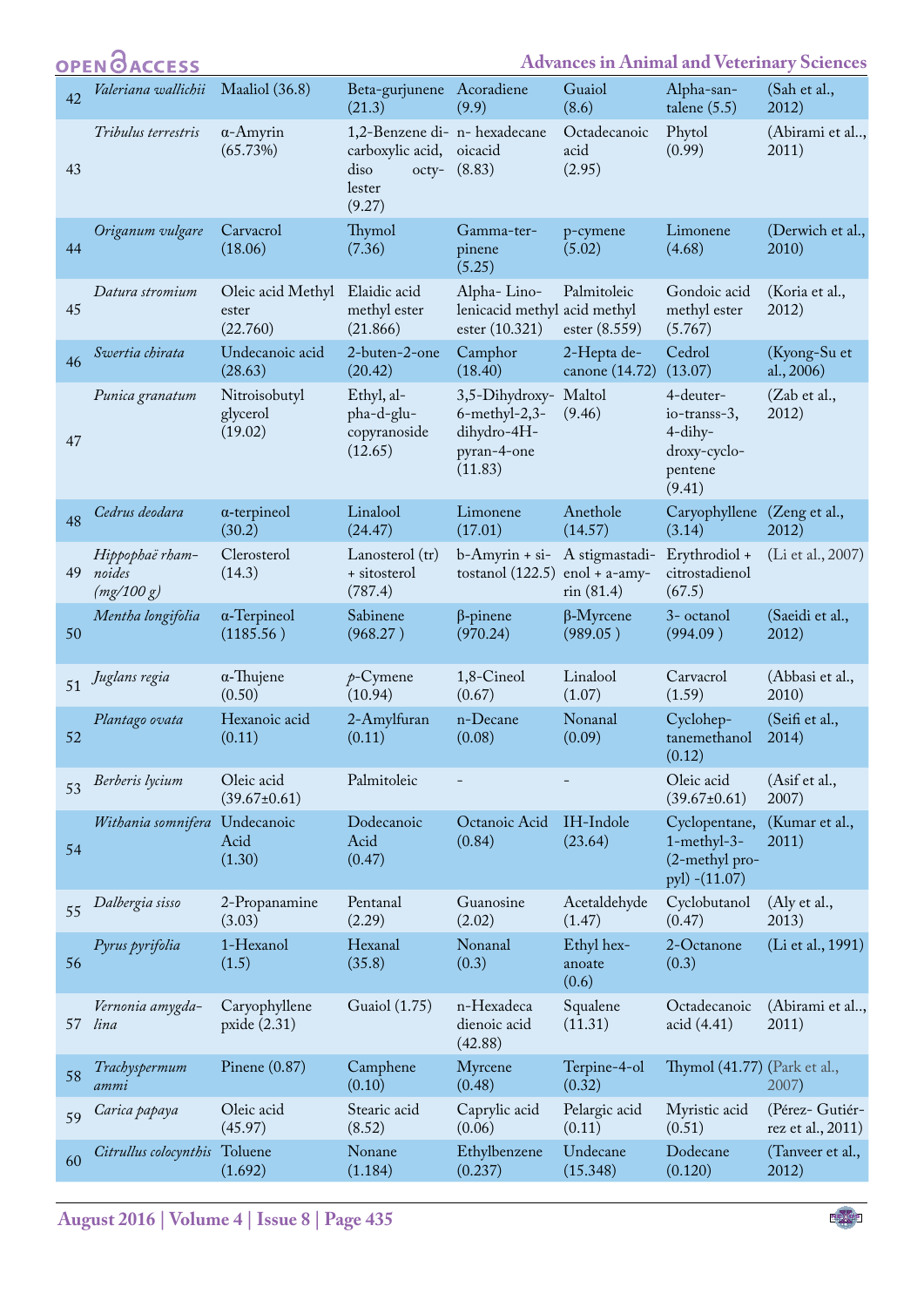|    | <b>OPEN</b> OACCESS                    |                                                           |                                                     |                                                         | <b>Advances in Animal and Veterinary Sciences</b> |                                                     |                                        |
|----|----------------------------------------|-----------------------------------------------------------|-----------------------------------------------------|---------------------------------------------------------|---------------------------------------------------|-----------------------------------------------------|----------------------------------------|
| 61 | Azadiracht a indica Hexanal<br>A. Juss | (1.15)                                                    | a-Pinene<br>(2.04)                                  | Limonene<br>(3.34)                                      | Myrcene<br>(0.59)                                 | n-Undecane<br>(6.31)                                | (Wafaa et al.,<br>2007)                |
| 62 | Raphanus sativus                       | Palmitic acid<br>(22.92)                                  | Lignoseric and<br>myristic acids<br>(8.55)          | Oleic acid<br>(13.06)                                   |                                                   |                                                     | (Wahab et al.,<br>2007)                |
| 63 | Tamarindus indica                      | 1-Octanoate<br>(0.3)                                      | Nonanoic acid<br>(1.92)                             | n-Tridecanoic<br>(1.2)                                  | (0.91)                                            | n-Eicosenoate n-Docosanoate (Khanzada et<br>(1.00)  | al., 2008)                             |
| 64 | Pisum sativum L                        | Palmitic acid<br>(30)                                     |                                                     |                                                         |                                                   |                                                     | (Taha et al.,<br>2011)                 |
| 65 | Foeniculum vulgare                     | $\alpha$ -Pinene<br>(1.7)                                 | Limonene<br>(2.7)                                   | $p$ -Cymene<br>(0.1)                                    | Fenchone<br>(18.8)                                | Methyl chavi-<br>col(3.3)                           | (Radulović et<br>al., 2010)            |
| 66 | Morus alba                             | Formic<br>acid,1-methylethyl (2.76)<br>ester (25.46)      | n-Pentanal                                          | Propene 3,3,3-<br>D <sub>3</sub> (9.81)                 | Benzyl benzo-<br>ate $(23.94)$                    | Benzeneetha-<br>namine,<br>2-fluoro- beta<br>(6.41) | (Salem et al.,<br>2013)                |
| 67 | Moringa oleifera                       | Hexadecanoic acid Docosanoic acid Eicosanoicac-<br>(9.90) | (7.24)                                              | id(5.81)                                                | Pentadeconic<br>acid (55.60)                      | Tetracosanoic<br>acid (3.78)                        | (Gaikwad et al.,<br>2011)              |
| 68 | Ipomoea batatas                        | Pyridine<br>(10)                                          | Xylene<br>(1)                                       | 2-Furan carbox- 2,3-Pentanedi- Limonene<br>aldehyde (2) | one (10)                                          | (10)                                                | (Wang et al.,<br>2000)                 |
| 69 | Taraxacum officinale Sesquiterpenes    | (55.6)                                                    | Momoterpene<br>(33.3)                               | $\blacksquare$                                          |                                                   |                                                     | (Otsuka et al.,<br>2010)               |
| 70 | Ocimum sanctum                         | Eugenol<br>(43.88)                                        | Caryophyllene<br>(26.53)                            | Cyclopentane,<br>cyclopro-<br>pylidene (1.02)           | Benzene meth-Octadecane,                          | anamine $(2.04)$ 1,1-dimethoxy<br>(2.04)            | (Devendran et<br>al., 2011)            |
| 71 | Ocimum basillicum                      | <b>Broneol</b><br>(0.20)                                  | Napthalene<br>(0.53)                                | $\alpha$ -Cubene<br>(3.85)                              | Eugenol<br>(61.76)                                | Vanillin<br>(1.27)                                  | (Dev et al.,<br>2011)                  |
| 72 | Acorus calamus                         | <b>B</b> Asarone<br>(71.51)                               | 9,12-Octadeca<br>dienoicacid<br>(16.00)             | n-Hexa decano- Shyobunone<br>ic acid $(5.23)$           | (2.11)                                            | A Asarone<br>(1.83)                                 | (Kumar et al.,<br>2010)                |
| 73 | Mangifera indica                       | Terpinolene $(62.4)$ 3-Carene $(9.5)$                     |                                                     | Limonene $(6.8)$ Myrcene $(5.1)$                        |                                                   | (4.3)                                               | p-Cymen-8-ol (Andrade et al.,<br>2000) |
| 74 | Gymnema sylvestre 1,2,3,4,5-Cyclo      | phentanepentol<br>(47.83)                                 | Oleic Acid<br>(13.20)                               | n-Hexa decano- Heptan-<br>ic acid (12.81)               | ediamide,<br>N,N'-di-ben-<br>zoyloxy $(3.77)$     | Benzene,<br>(ethenyloxy)<br>(3.11)                  | (Thangavelu et<br>al., 2012)           |
| 75 | Eclipta prostrate                      | Heptadecane<br>(14.78)                                    | 6,10,14-trime-<br>thyl-2-pentade-<br>canone (12.80) | n-hexa decanoic Pentadecane<br>acid (8.98)              | (8.68)                                            | Octa-<br>dec-9-enoic<br>acid (3.35)                 | (Tahrouch et<br>al., 1998)             |
| 76 | Peganum harmala                        | 3, Octanone (19.2)                                        | Propylic acid<br>(11.5)                             | N. Formyl<br>aniline $(9.1)$                            | B. Ionone $(8.1)$                                 | $6$ -me-<br>$thyl-2-pro-$<br>pylpyrimidone<br>(5.1) | (Huang et al.,<br>2012)                |
| 77 | Vites negundo                          | Sabinene (19.04)                                          | Caryophyllene<br>(18.27)                            | Eremophilene<br>(12.76)                                 | Caryophyllene<br>oxide (11.33)                    | $\beta$ -Terpinyl<br>acetate(8.99)                  | (Kaur et al.,<br>2010)                 |
| 78 | Zingiber officinale                    | $\alpha$ Gingiberene<br>(20.57)                           | $\beta$ -Seiquphell<br>andrene $(12.71)$            | $\alpha$ Curcumen<br>(11.27)                            | Cyclo Hexane<br>(10.61)                           | $\alpha$ Fernesene<br>(9.77)                        | (Setty et al.,<br>2011)                |
| 79 | Woodfordia fruit-<br>icosa             | $\beta$ -Caryophyllene<br>(36.37)                         | $\alpha$ -pinene (23.53) γ-curcumene                | (7.76)                                                  | Caryophyllene- 2,6-Dime-<br>oxide (6.95)          | thyl- $1,3,5,7$ -<br>Octa tetraene<br>(6.79)        | (Kaur et al.,<br>2010)                 |
| 80 | Chenopodium am-<br>brosoides           | $\alpha$ -Terpinene (51.3) p-Cymene                       | (23.4)                                              | p-Men-<br>tha-1,8-diene<br>(15.3)                       | Isoascaridole<br>(5.1)                            | Limonene<br>(0.9)                                   | (Chekem et al.,<br>2010)               |